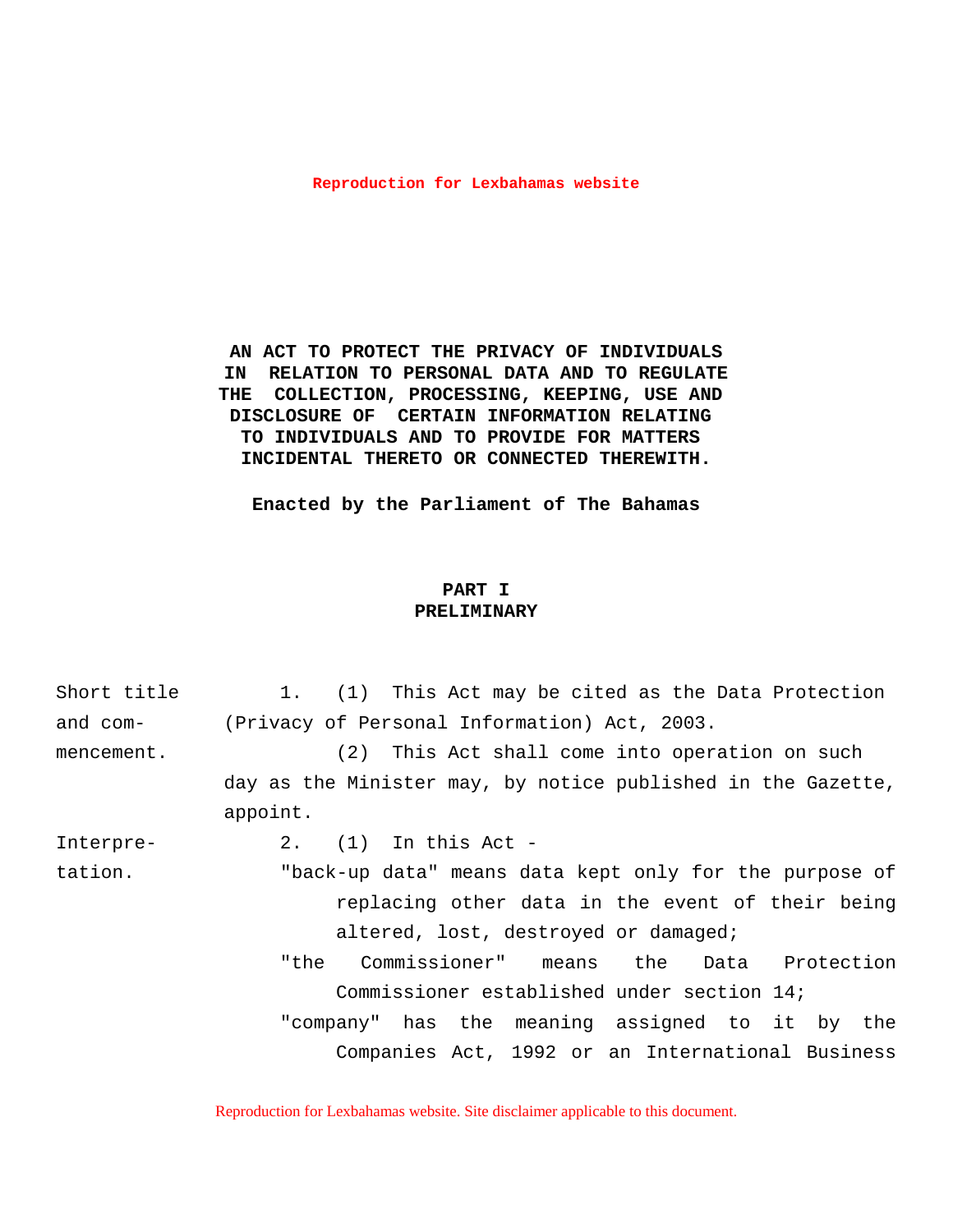Company under the International Business Companies Act, 2000;

"the Court" means the Supreme Court or a judge thereof; "data" means information in a form in which it can be processed;

"data controller" means a person who, either alone or with others, determines the purposes for which and the manner in which any personal data are, or are to be, processed;

"data equipment" means equipment for processing data;

- "data material" means any document or other material used in connection with, or produced by, data equipment;
- "data processor" means a person who processes personal data on behalf of a data controller but does not include an employee of a data controller who processes such data in the course of his employment;
- "data subject" means an individual who is the subject of personal data;

"days" means working days;

"direct marketing" includes direct mailing;

"disclosure", in relation to personal data, includes the disclosure of information extracted from such data but does not include a disclosure made directly or indirectly by a data controller to an employee or agent of his or to a data processor for the purpose of enabling the employee, agent or data processor to carry out his duties; and, where the identification of a data subject depends partly on the data and partly on other information in the

Reproduction for Lexbahamas website. Site disclaimer applicable to this document.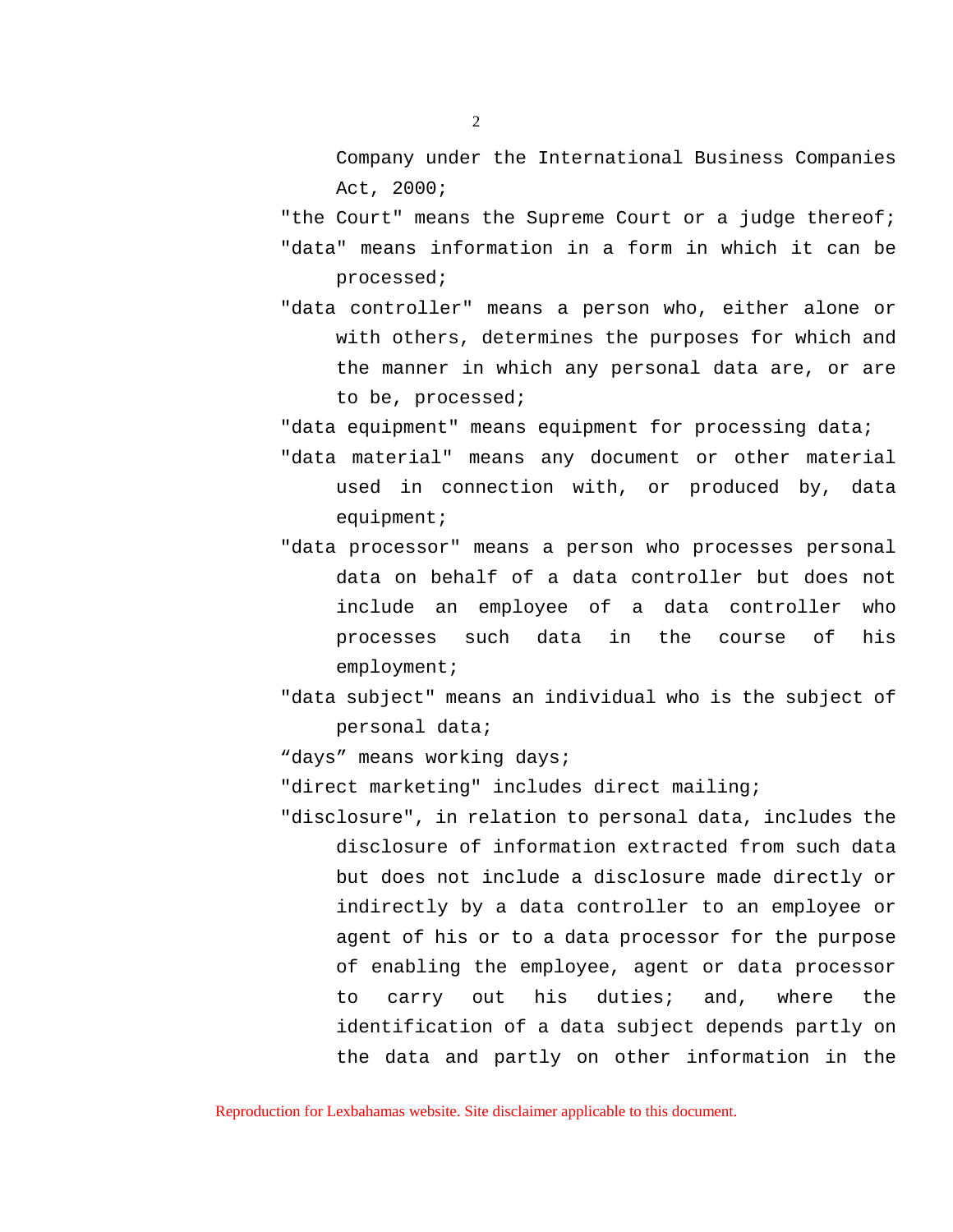possession of the data controller, the data shall not be regarded as disclosed unless the other information is also disclosed;

"enforcement notice" means a notice issued by the Commissioner under section 16;

"government agency" means any Ministry or department of Government, or any body or office specified in the First First Schedule, which Schedule may be amended by Schedule. The Minister by Order from time to time;

"head" means in respect of a government agency, the designated officer appearing in the second column corresponding with the government agency in the First  $f$  first column, of the First Schedule;

Schedule. "information notice" means a notice issued by the Commissioner under section 18;

> "the Minister" means the Minister with responsibility for Information Privacy and Data Protection;

> "personal data" means data relating to a living individual who can be identified either from the data or from the data in conjunction with other information in the possession of the data controller;

> "processing" , in relation to information or data, means obtaining, recording or holding the information or data or carrying out any operation or set of operations on the information or data, including -

- (a) organisation, adaptation or alteration of the information or data;
- (b) retrieval, consultation or use of the information or data;
- (c) transmission of data;

Reproduction for Lexbahamas website. Site disclaimer applicable to this document.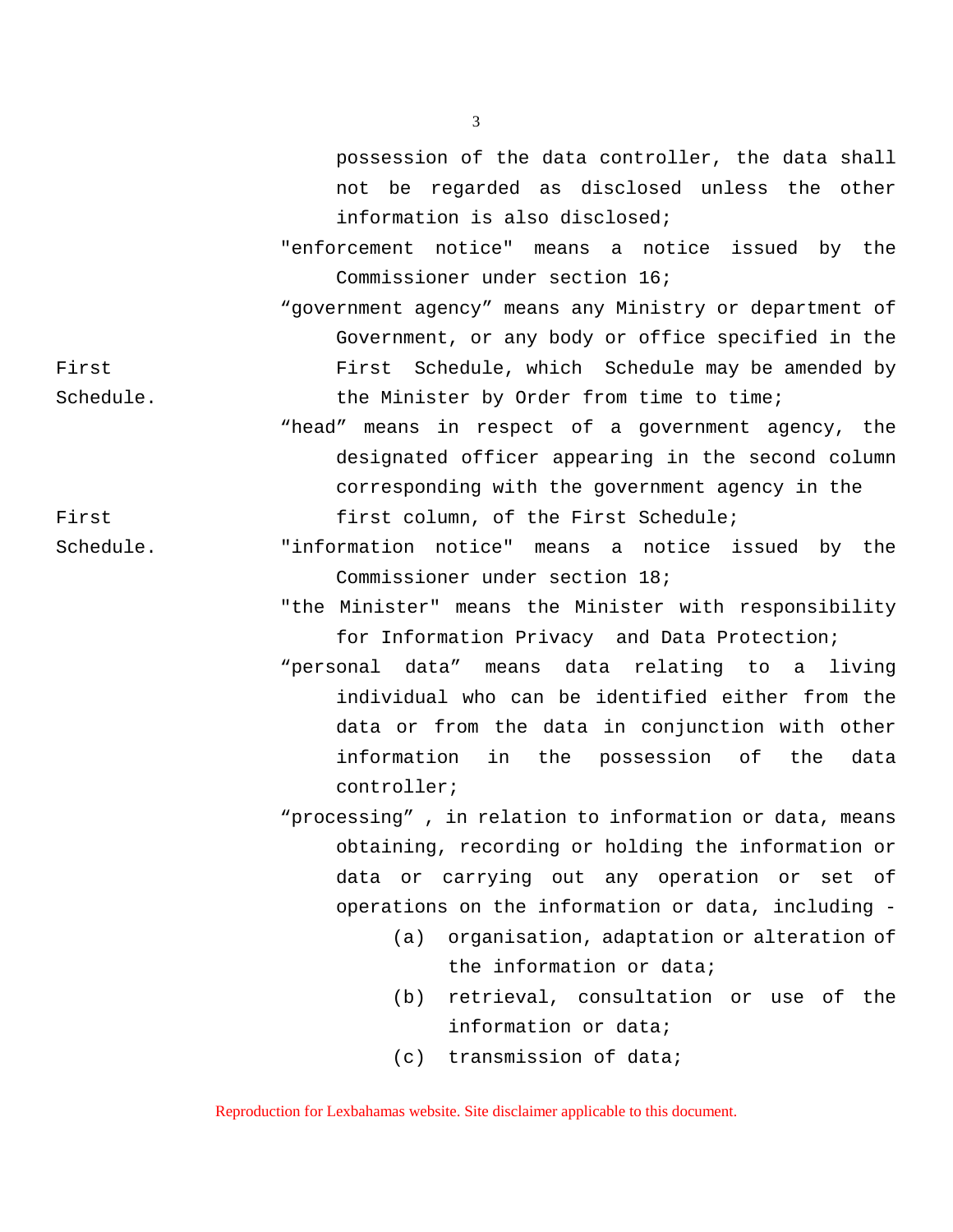- (d) dissemination or otherwise making available; or
- (e) alignment, combination, blocking, erasure or destruction of the information or data;
- "prohibition notice" means a notice served under section 17;
- "public officer" has the meaning assigned to it by the Ch. 31. Public Service Act;
	- "sensitive personal data" means personal data relating  $\overline{r}$   $\circ$  -
		- (a) racial origin;
		- (b) political opinions or religious or other beliefs;
		- (c) physical or mental health (other than any such data reasonably kept by them in relation to the physical or mental health of their employees in the ordinary course of personnel administration and not used or disclosed for any other purpose);
		- (d) trade union involvement or activities;
		- (e) sexual life; or
		- (f) criminal convictions, the commission or alleged commission of any offence, or any proceedings for any offence committed, the disposal of such proceedings or the sentence of any court in such proceedings.

(2) For the purposes of this Act, data are inaccurate if they are incorrect or misleading as to any matter of fact:

Reproduction for Lexbahamas website. Site disclaimer applicable to this document.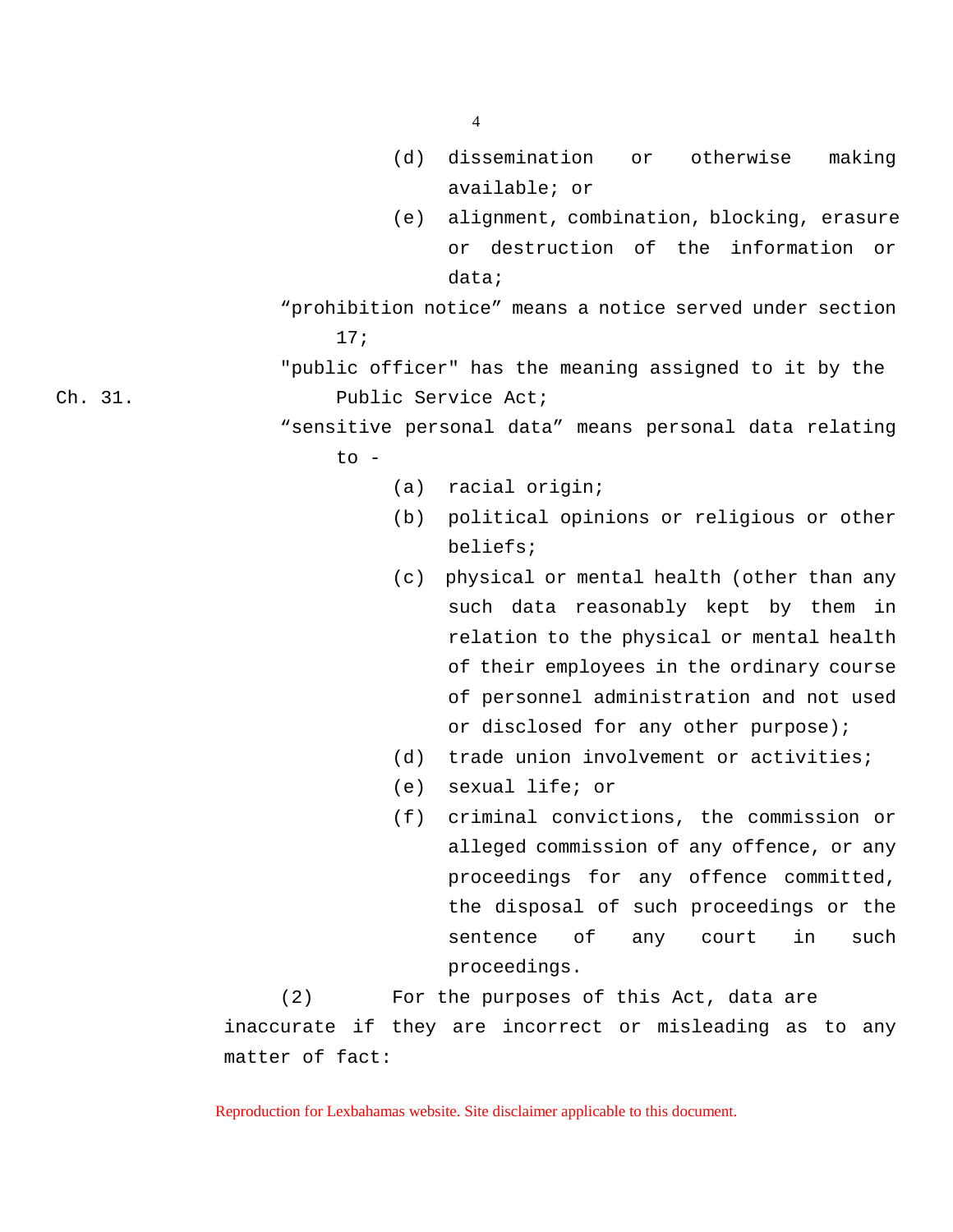Provided that this section shall not have been contravened by a data controller as respects any inaccuracy in personal data which accurately record information obtained by the data controller from the data subject or a third party in any case where -

- (a) having regard to the purpose or purposes for which the data were obtained and further processed, the data controller has taken reasonable steps to ensure the accuracy of the data; and
- (b) if the data subject has notified the data controller of the data subject's view that the data are inaccurate, the data indicate that fact.

Crown to 3. (1) This Act binds the Crown.

be bound. (2) Where a government agency, satisfies the conditions for being a data controller or a data processor under this Act, the head of such institution shall be deemed, for the purposes of this Act, to be a data controller or, as the case may be, a data processor.

> (3) For the purposes of this Act, as respects any personal data, all other public officers or employees, as the case may be, within the same institution, shall be deemed to be employees of the designated head in the case of a designation provided for in subsection (2).

Application 4. (1) Except as otherwise provided for herein, this of Act. Act applies to a data controller in respect of any data only  $if -$ 

> (a) the data controller is established in The Bahamas and the data are processed in the context of that establishment; or

Reproduction for Lexbahamas website. Site disclaimer applicable to this document.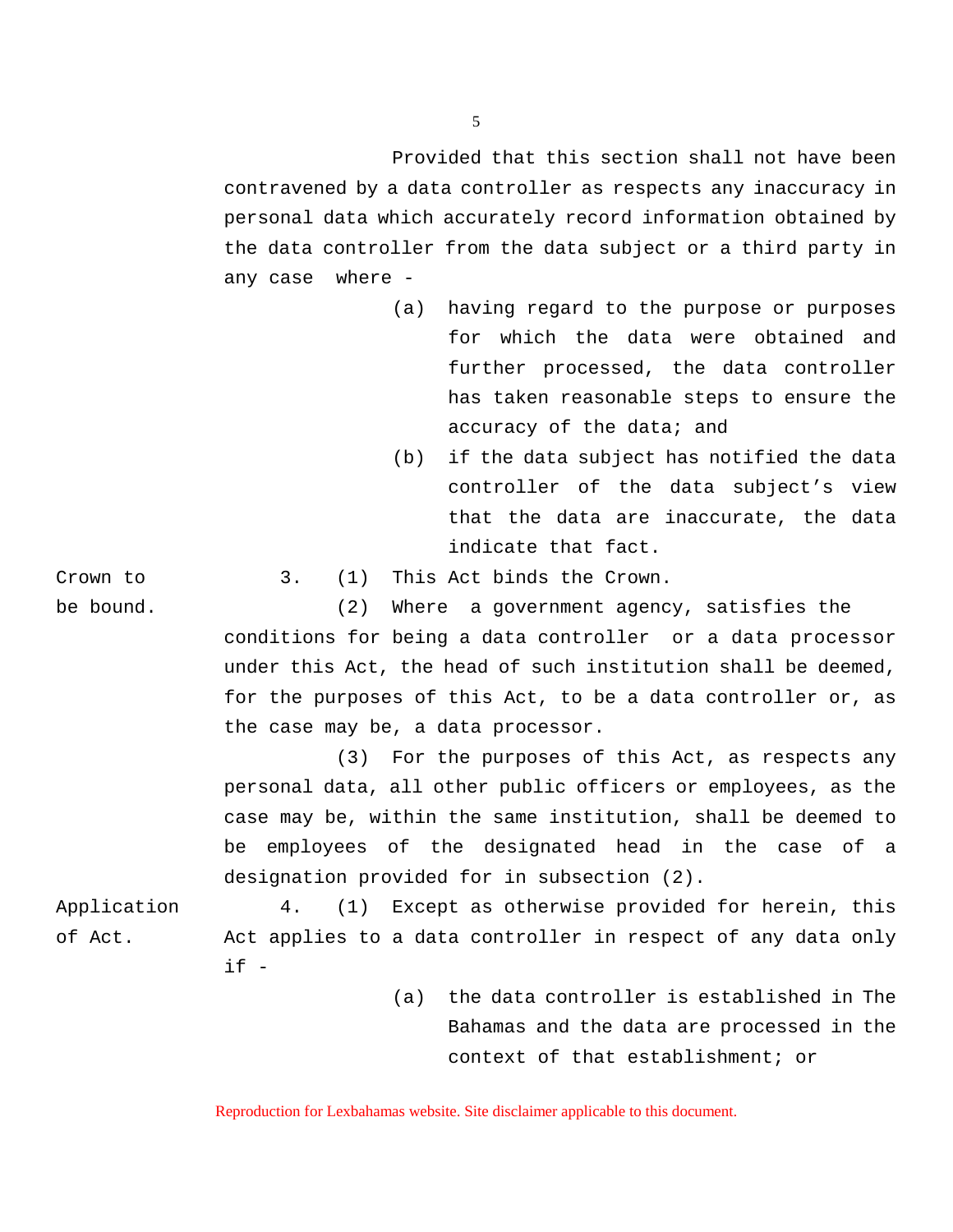(b) the data controller is not established in The Bahamas but uses equipment in The Bahamas for processing the data otherwise than for the purpose of transit through The Bahamas.

(2) A data controller falling within subsection (1)(b) must nominate for the purposes of this Act a representative established in The Bahamas.

(3) For the purposes of subsections (1) and (2), each of the following is to be treated as established in The Bahamas -

- (a) an individual who is ordinarily resident in The Bahamas;
- (b) a body incorporated or registered under the laws of The Bahamas;
- (c) a partnership or other unincorporated association formed under the laws of The Bahamas; and
- (d) any person who does not fall within paragraph (a), (b) or (c) but, maintains in The Bahamas an office, branch or agency through which he carries on any business activity or a regular practice.
- Exclusions 5. This Act shall not apply to personal data -
- to Act. (a) that in the opinion of the Minister or the Minister for National Security are, or at any time were, kept for the purpose of safeguarding the security of The Bahamas;
	- (b) consisting of information that the person keeping the data is required by law to

Reproduction for Lexbahamas website. Site disclaimer applicable to this document.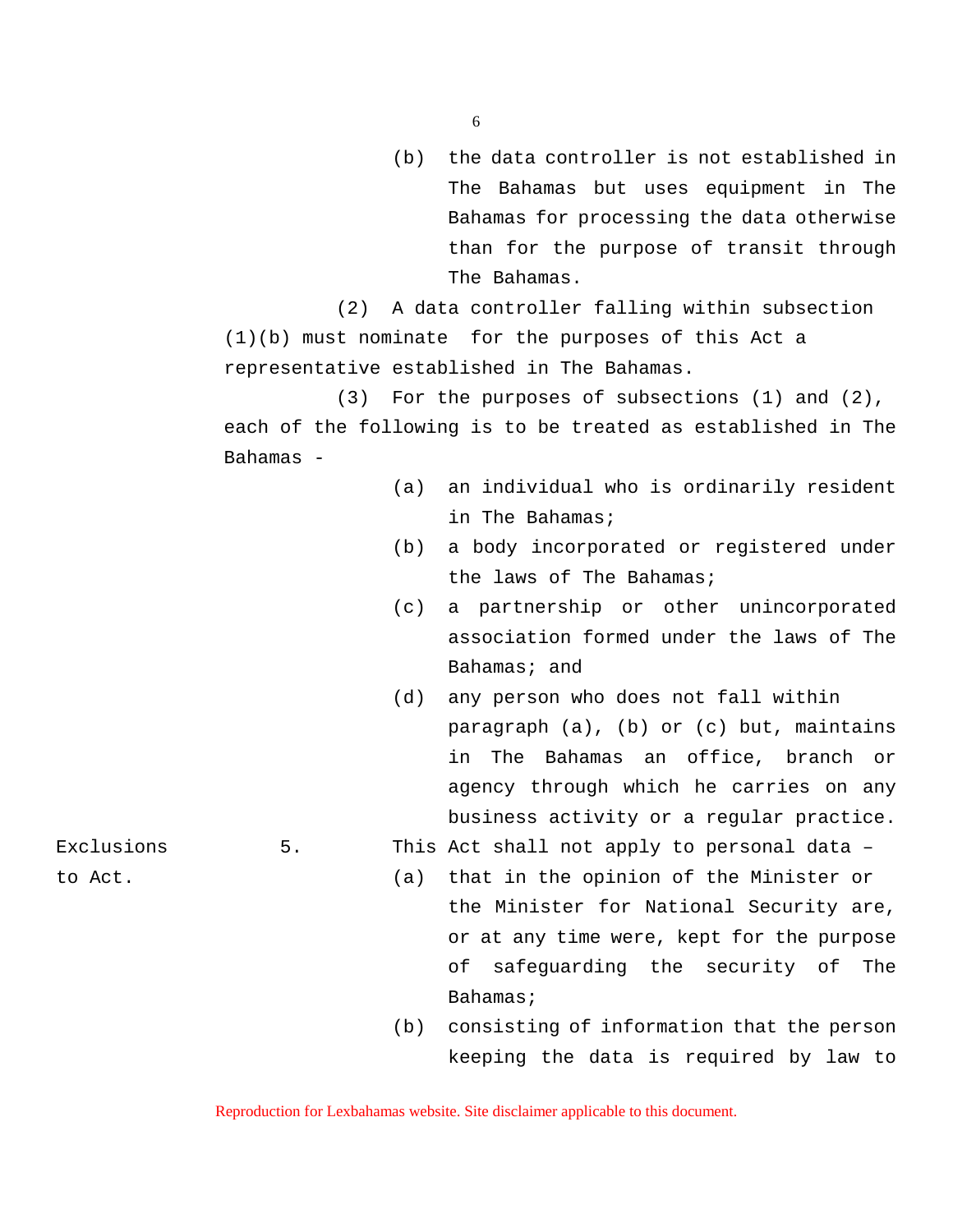7

make available to the public;

- (c) kept by an individual and concerned only with the management of his personal, family or household affairs or kept by an individual only for recreational purposes;
- (d) deliberations of Parliament and Parliamentary committees; or
- (e) pending civil, criminal or international legal assistance procedures.

# **PART II**

# **PROTECTION OF PRIVACY OF INDIVIDUALS WITH REGARD TO PERSONAL DATA**

Collection, 6. (1) A data controller shall comply with the processing, following provisions in relation to personal data kept by keeping, him use and (a) the data or the information constituting disclosure the data shall have been collected by of personal means which are both lawful and fair in data. The controller the circumstances of the case; (b) the data is accurate and, where necessary, kept up to date, (except in

the case of back-up data);

- $(c)$  the data  $-$ 
	- (i) shall be kept only for one or more specified and lawful purposes,

(ii) shall not be used or disclosed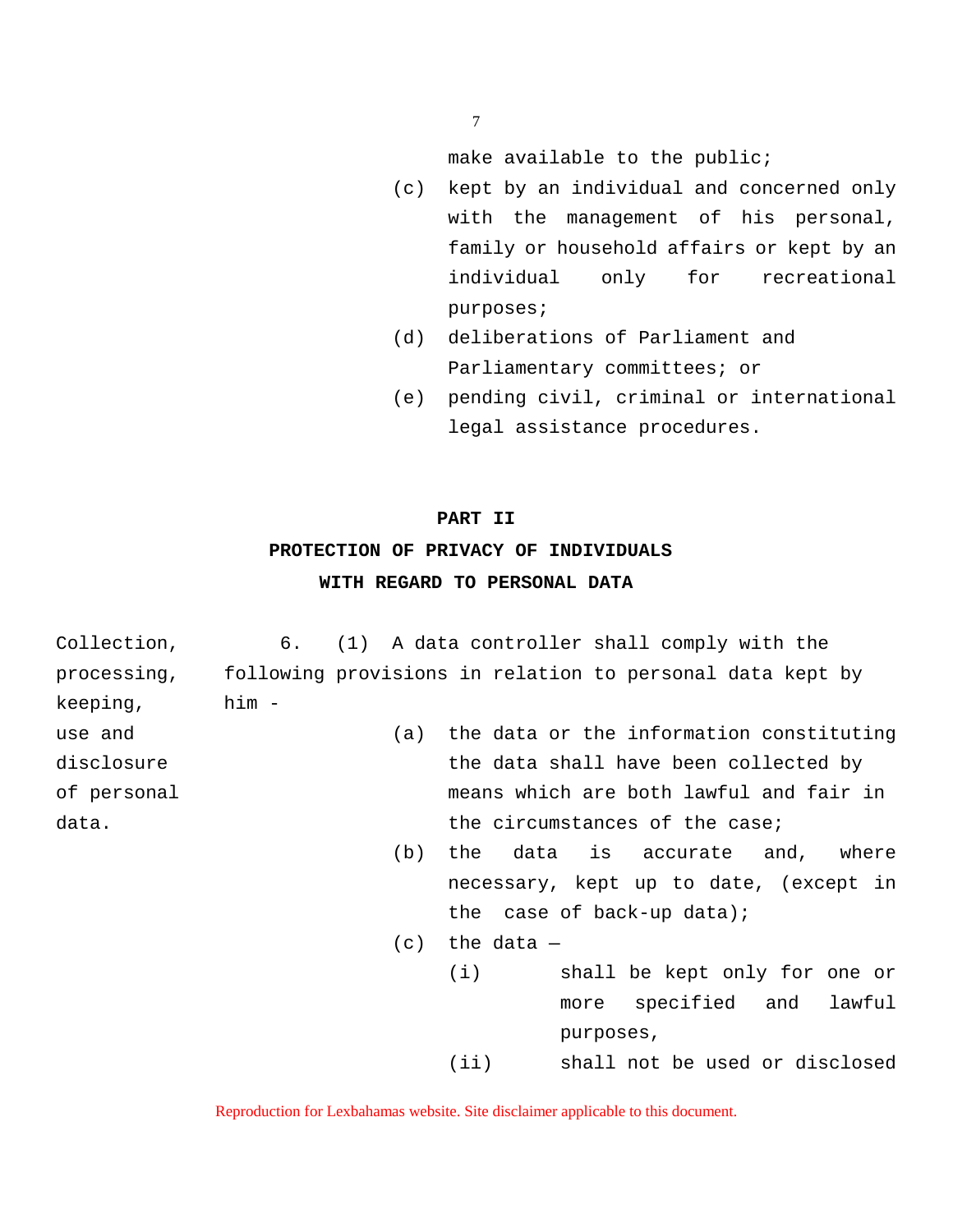in any manner incompatible with that purpose or those purposes,

- (iii) shall be adequate, relevant and not excessive in relation to that purpose or those purposes, and
- (iv) shall not be kept for longer than is necessary for that purpose or those purposes, except in the case of personal data kept for historical, statistical or research purposes; and
- (d) appropriate security measures shall be taken against unauthorised access to, or alteration, disclosure or destruction of, the data and against their accidental loss or destruction.

(2) In determining for the purposes of subsection (1)(a) of this section, whether personal data or information constituting such data are fair in the circumstances of the case, regard is to be had to the method by which they are obtained, including in particular whether any person from whom they are obtained is deceived or misled as to the purpose or purposes for which they are to be processed:

Provided however that the data or the information constituting such data shall not be regarded for the purposes of subsection (1)(a) of this section as having been obtained unfairly by reason only that its use for any such purpose was not disclosed when it was obtained, if the data are not used in such a way that damage or distress is, or

Reproduction for Lexbahamas website. Site disclaimer applicable to this document.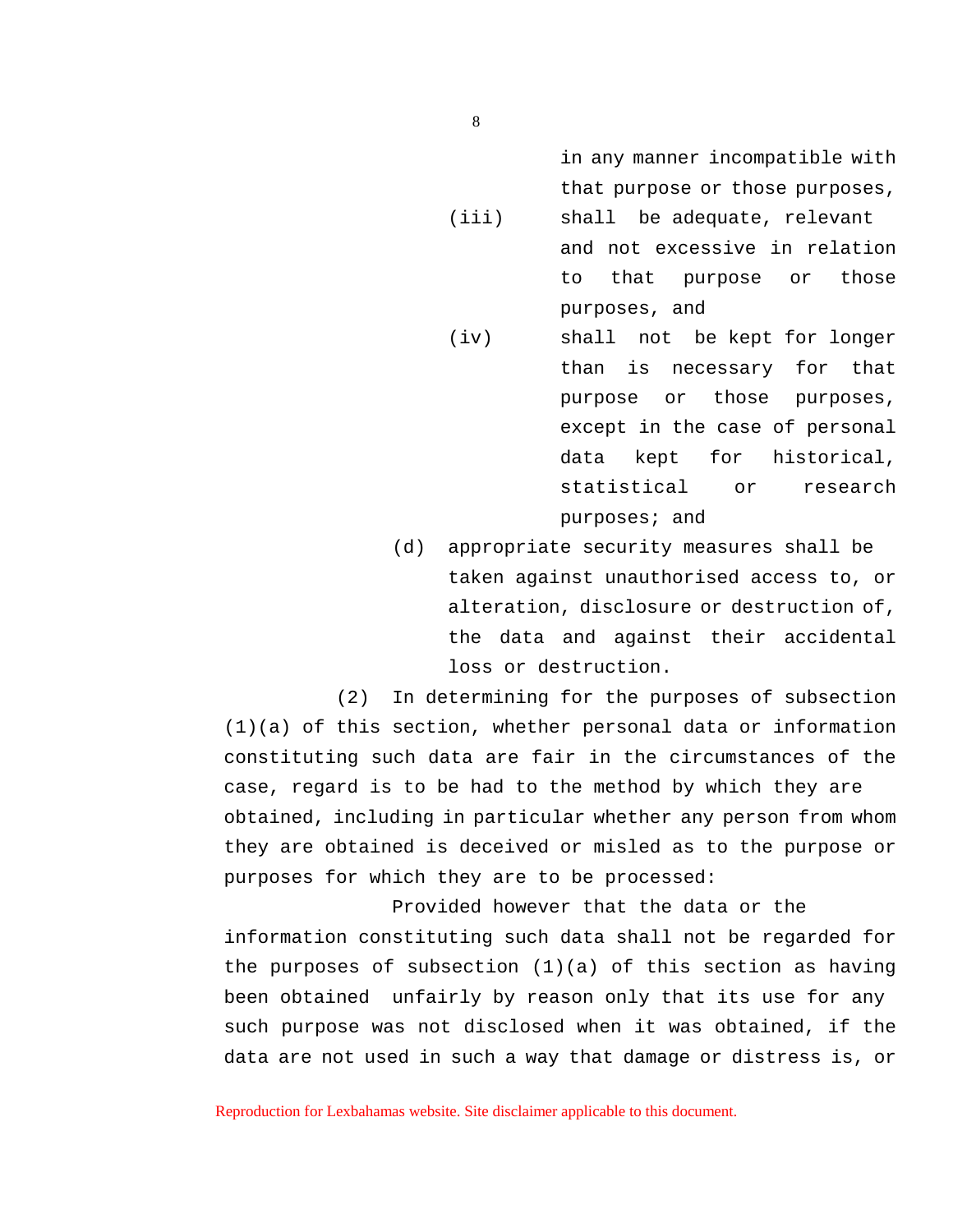is likely to be, caused to any data subject.

(3) A data processor shall, as respects personal data processed by him, comply with subsection  $(1)(d)$  of this section.

Exceptions 7. Subsection (1)(a) of section 6 shall not to section apply to information intended for inclusion in data, or to 6. data, kept for a purpose mentioned in paragraph (a)of section 9, in any case in which the application of that paragraph to the data would be likely to prejudice any of the matters mentioned in paragraph (a)of section 9.

Right of 8. (1) Subject to the provisions of this Act, any access. individual who makes a written request to a data controller has a right, within forty days after complying with the provisions of this section, to —

- (a) be informed by the data controller whether the data kept by him include personal data relating to the individual;
- (b) be supplied by the data controller with a copy of the information constituting any such data; and
- (c) where any of the information is expressed in terms that are not intelligible to the average person without explanation, the information shall be accompanied by an explanation of those terms.

(2) A request for the information specified in

subsection  $(1)(a)$  shall, in the absence of any indication to the contrary, be treated as including a request for a copy of the information specified in subsection (1)(b).

(3) The Minister may by regulations prescribe the fee to be charged by a data controller in respect of such a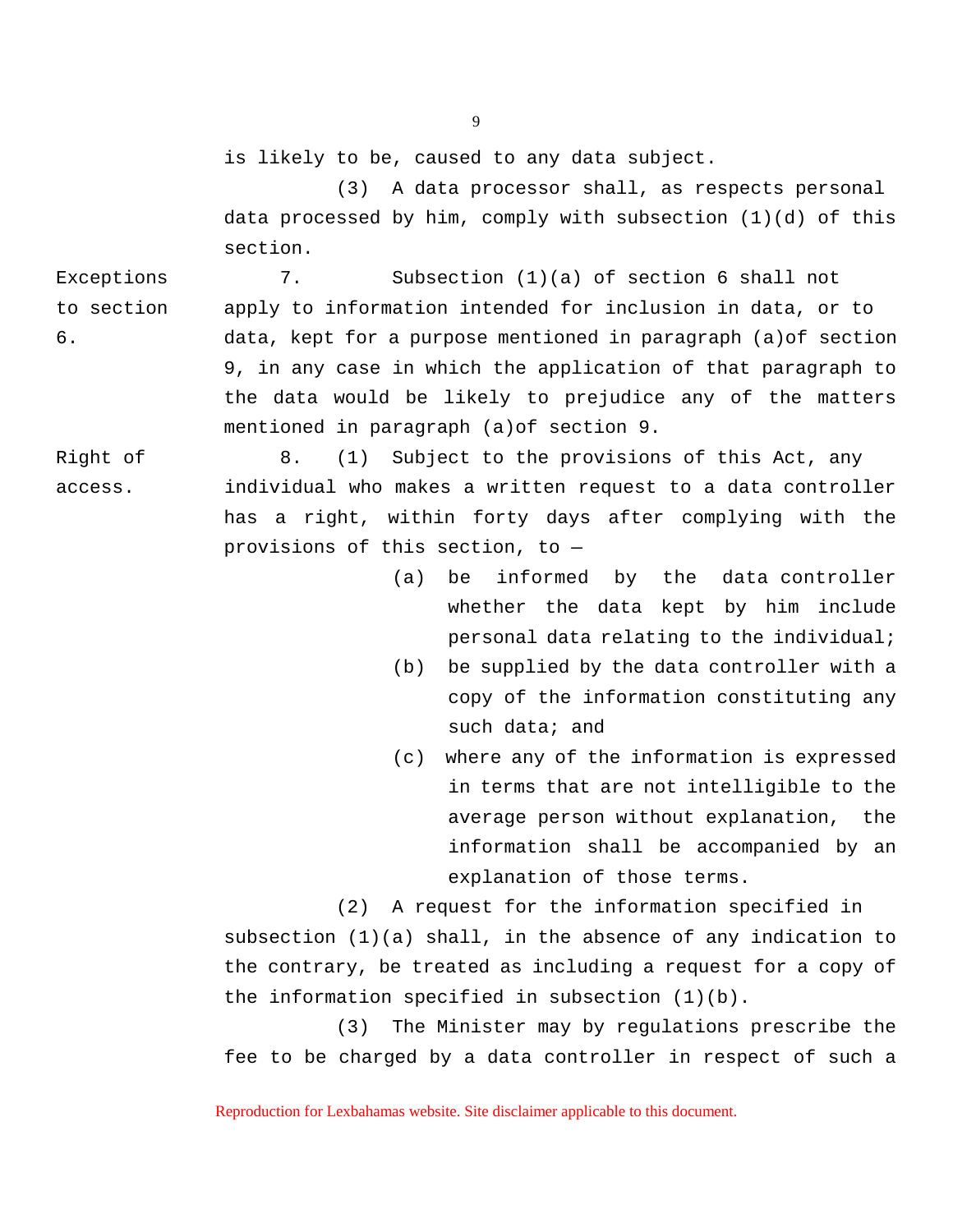request as aforesaid, and any fee so paid shall be reimbursed where the request is not complied with or the data controller rectifies, supplements, or erases part of, the data concerned (and thereby materially modifies the data) or erases all of the data on the application of the individual or in accordance with an enforcement notice hereunder or court order.

(4) An individual making a request under this section shall supply the data controller concerned with such information as he may reasonably require in order to satisfy himself of the identity of the individual and to locate any relevant personal data or information.

(5) Nothing in subsection (1) obliges a data controller to disclose to a data subject personal data relating to another individual unless that other individual has consented to the disclosure:

Provided that, where the circumstances are such that it would be reasonable for the data controller to conclude that, if any particulars identifying that other individual were omitted, the data could then be disclosed as aforesaid without his being thereby identified to the data subject, the data controller shall be obliged to disclose the data to the data subject with the omission of those particulars.

(6) Information supplied pursuant to a request under subsection (1) may take account of any amendment of the personal data concerned made since the receipt of the request by the data controller (being an amendment that would have been made irrespective of the receipt of the request) but not of any other amendment.

(7) A notification of a refusal of a request made by an individual under the preceding provisions of this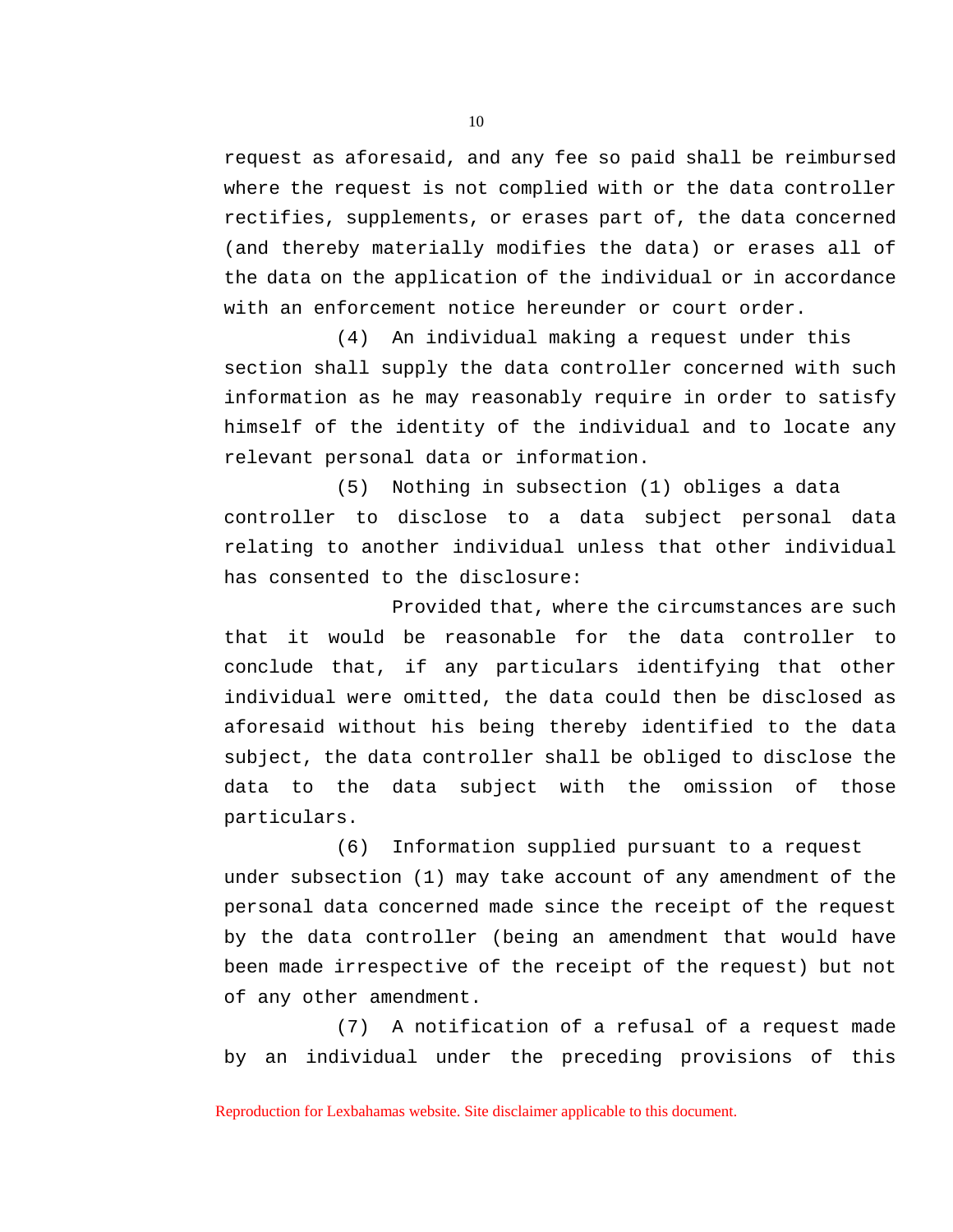section shall be in writing and shall include a statement of the reasons for the refusal and an indication that the individual may complain to the Commissioner about the refusal.

(8) Where a data controller has previously complied with a request made under subsection (1) by an individual, the data controller is not obliged to comply with a subsequent, identical or similar request under that subsection by that individual unless a reasonable interval has elapsed between compliance with the previous request and the making of the current request.

(9) In determining for the purposes of subsection (8) whether requests under subsection (1) are made at reasonable intervals, regard shall be had to the nature of the data, the purposes for which the data are processed and the frequency with which the data are altered.

Exceptions 9. Section 8 shall not apply to personal data -

- to right  $(a)$  kept for the purpose of preventing, of access. detecting or investigating an offence or a breach of agreement, apprehending or prosecuting offenders or assessing or collecting any tax, duty or other moneys owed or payable to the Government, a local authority, a statutory corporation, or a public body, in any case in which the application of that section to the data would be likely to prejudice any of the matters aforesaid;
	- (b) to which, by virtue of paragraph (a) section 8 does not apply and which are kept for the purpose of discharging a function conferred by or under any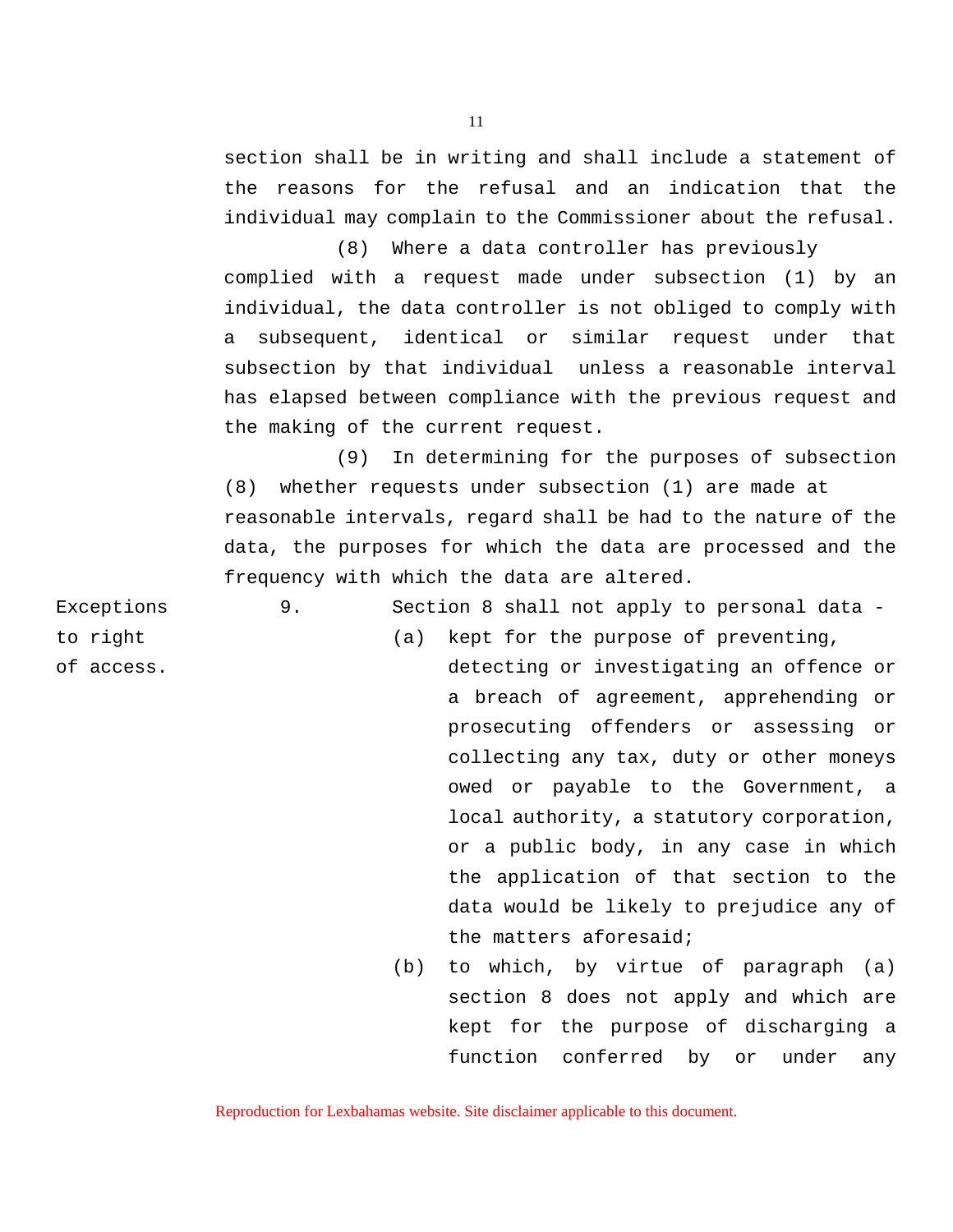enactment and consisting of information obtained for such a purpose from a person who had it in his possession for any of the purposes mentioned in paragraph  $(a)$ ;

- (c) in any case in which the application of section 8 would be likely to prejudice the security of, or the maintenance of good order and discipline in a prison, a place of detention provided under the Ch. 193. Prisons Act, or any other enactment under the laws of The Bahamas;
	- (d) kept for the purpose of performing such functions conferred by or under any enactment as may be specified by regulations made by the Minister, being functions that, in the opinion of the Minister, are designed to protect members of the public against financial loss in any case in which the application of that section to the data would be likely to prejudice the proper performance of any of those functions, occasioned by —
		- (i) dishonesty, incompetence or malpractice on the part of persons concerned in the provision of banking, insurance, investment or other financial services or in the management of companies or similar organisations, or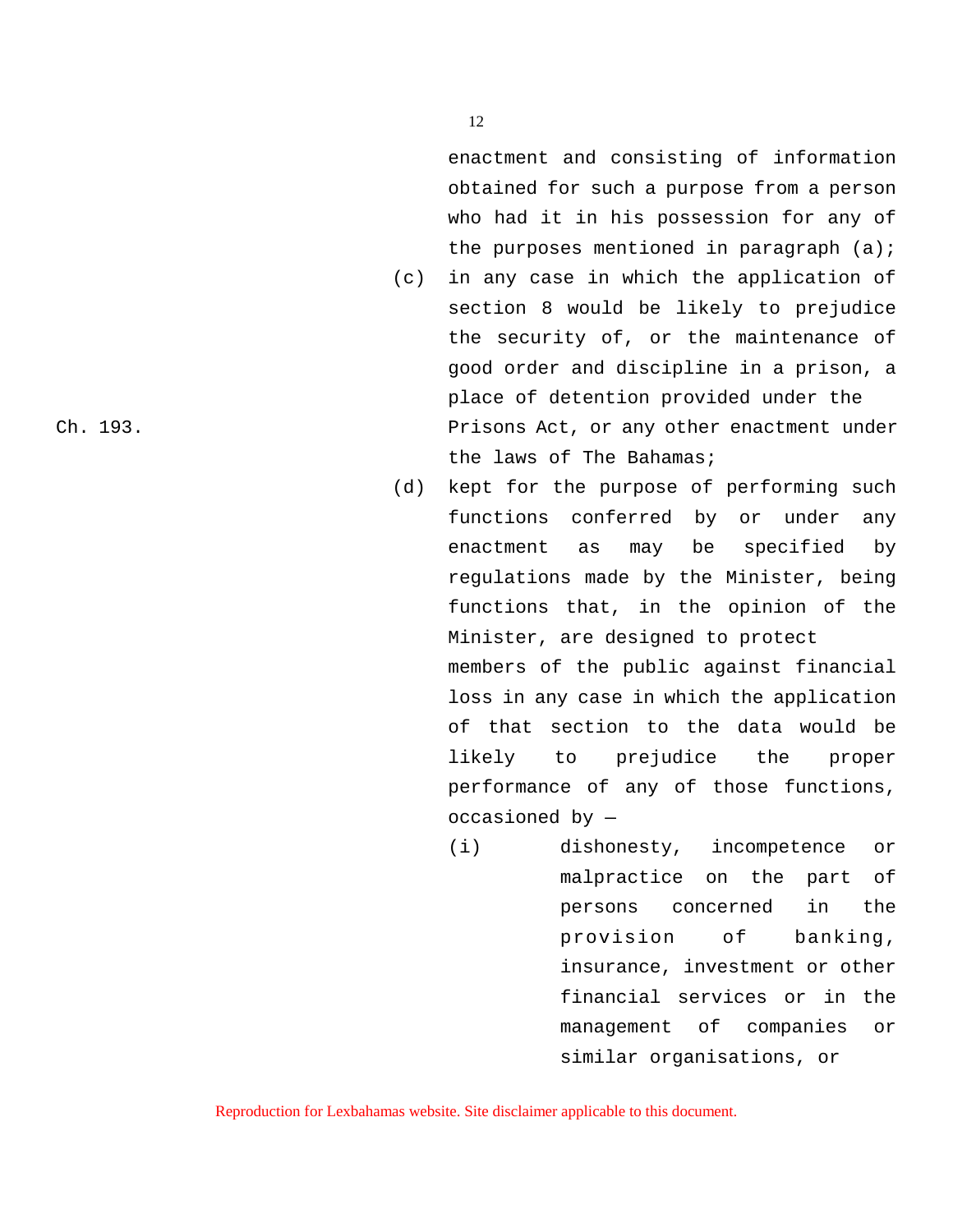- (ii) the conduct of persons who have at any time been adjudicated bankrupt;
- (e) in respect of which the application of that section would be contrary to the interests of protecting the international relations of The Bahamas;
- (f) consisting of an estimate of, or kept for the purpose of estimating, the amount of the liability of the data controller concerned based on a claim for the payment of a sum of money, whether in respect of damages or compensation, in any case in which the application of section 8 would be likely to prejudice the interests of the data controller in relation to the claim;
- (g) in respect of which a claim of privilege could be maintained in proceedings in a court in relation to communications between a client and his professional legal advisers or between those advisers;
- (h) kept only for the purpose of preparing statistics or carrying out research if the data are not used or disclosed (other than to a person to whom a disclosure of such data may be made in the circumstances specified in section 13) for any other purpose and the resulting statistics or the results of the research are not made available in a form that

Reproduction for Lexbahamas website. Site disclaimer applicable to this document.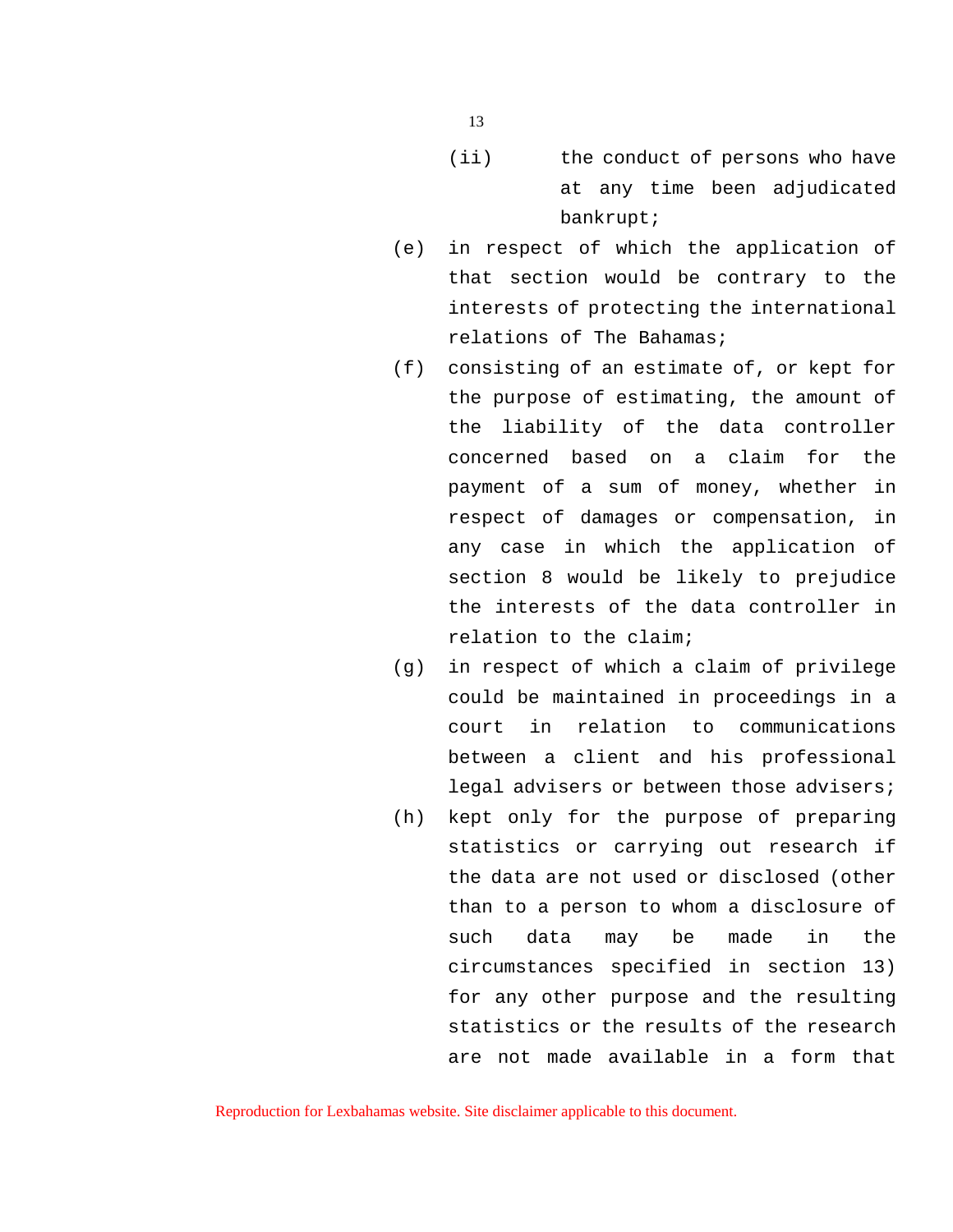identifies any of the data subjects;

- (i) in any case in which the application of that section would reveal confidential commercial information which cannot be severed from the record containing the personal information for which access is requested; or
- (j) that are back-up data.

Right of 10. (1) An individual shall, upon submission of a rectifi- written request to a data controller who keeps personal data cation or relating to him, be entitled to have rectified or, where erasure. appropriate, erased any such data in relation to which there has been a contravention of subsection (1) of section 6 by the data controller and the data controller shall comply with the request within forty days after it has been given or sent to him:

> Provided that the data controller shall, as respects data that are inaccurate or not kept up to date, be deemed -

- (a) to have complied with the request if he supplements the data with a statement (to the terms of which the individual has agreed) relating to the matters dealt with by the data; and
- (b) if he supplements the data as aforesaid, not to be in contravention of subsection  $(1)(b)$  of section  $6$ .

(2) In complying with a request under subsection (1) of this section, a data controller shall, within forty days after the request has been given or sent to him, notify the individual making the request of such compliance.

Reproduction for Lexbahamas website. Site disclaimer applicable to this document.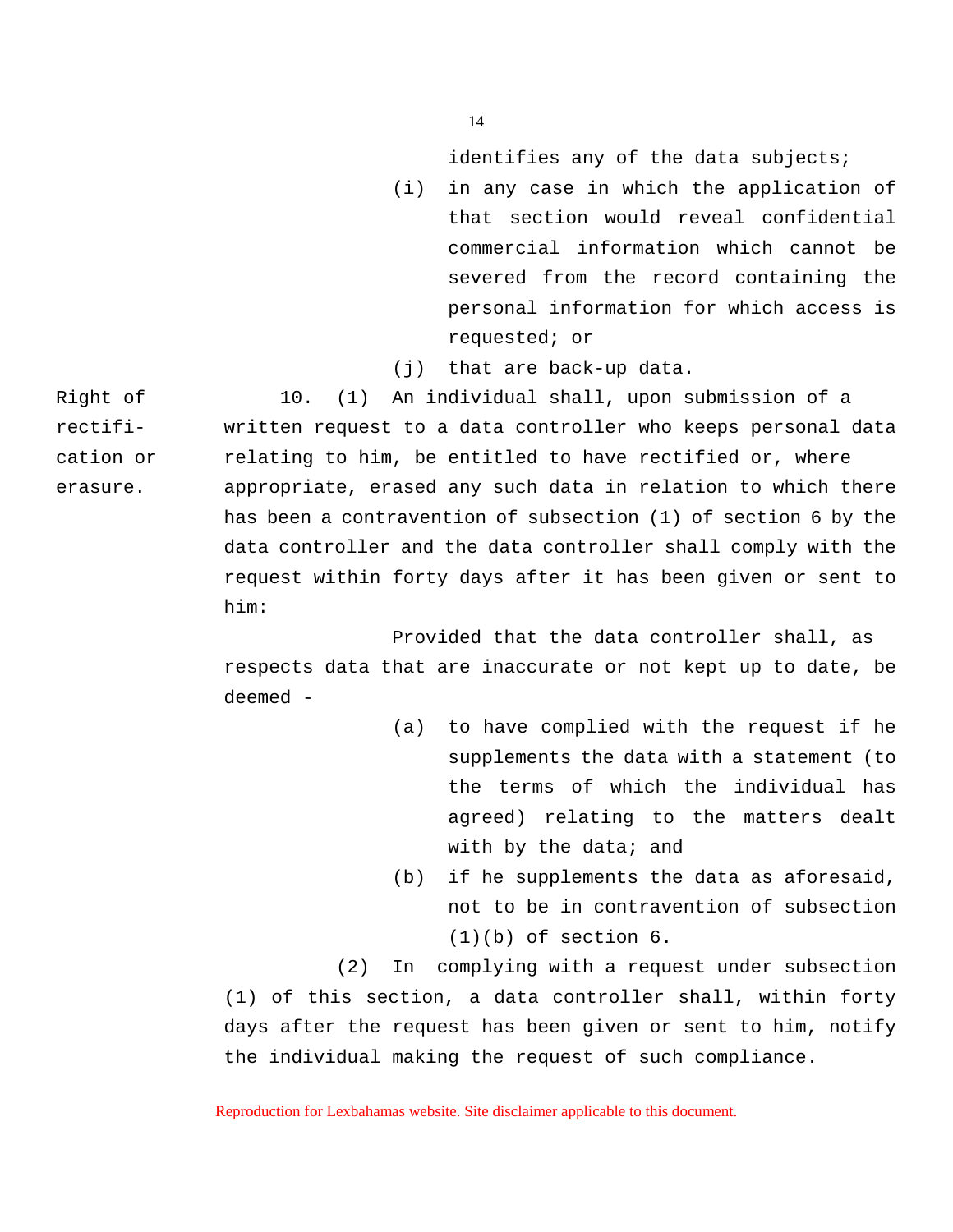Right to 11. Where a data subject makes a written request prohibit for the data controller to cease using, for the purpose of processing direct marketing, any data which was kept for that purpose, for purposes the data controller shall, as soon as may be and in any event of direct not more than forty days after the request has been given or marketing. sent to him -

> (i) erase all data as was kept for the purpose aforesaid, or (ii) if the data are kept for that purpose and other purposes, cease using the data for that purpose, and (iii) notify the data subject in writing accordingly.

Duty of 12. (1) A person, being a data controller shall, care owed so far as regards the collection by him of personal data or by data information intended for inclusion in such data or his dealing controllers. with such data, owe a duty of care to the data subject concerned:

> Provided that, for the purposes of this section, a data controller shall be deemed to have complied with the provisions of subsection (1)(b) of section 6 if and so long as the personal data concerned accurately record data or other information received or obtained by him from the data subject or a third party and include (and, if the data are disclosed, the disclosure is accompanied by) -

- (a) an indication that the information constituting the data was received or obtained as aforesaid;
- (b) if appropriate, an indication that the data subject has informed the data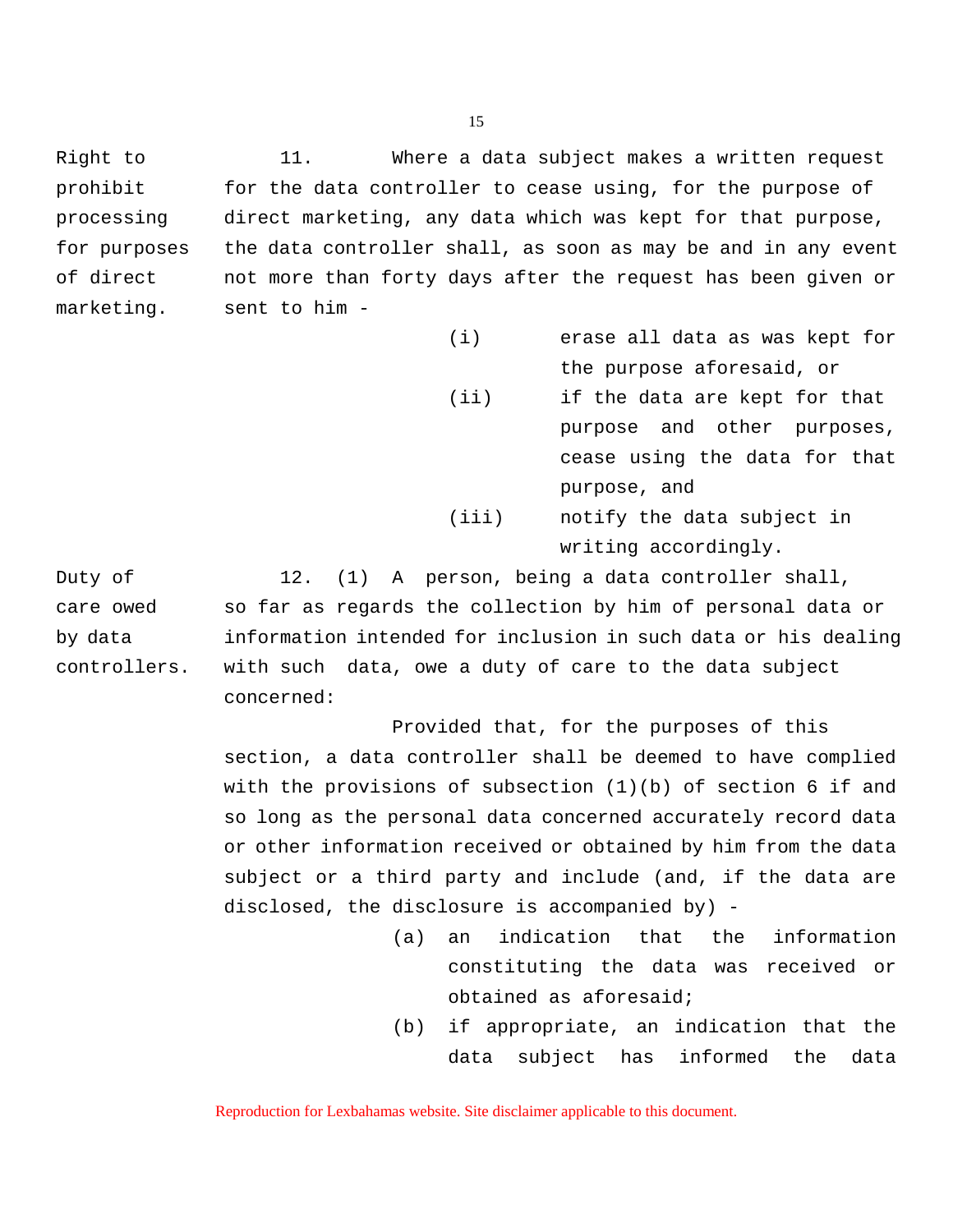controller that he regards the information as inaccurate or not kept up to date; and

(c) any statement with which, pursuant to this Act, the data are supplemented.

(2) A data controller shall use contractual or other legal means to provide a comparable level of protection from any third party to whom he discloses information for the purpose of data processing.

Disclosure 13. In this Act any restrictions on or exceptions of personal to the disclosure of personal data do not apply if the data in disclosure is —

- certain (a) in the opinion of the Minister or the cases. Minister of National Security required for the purpose of safeguarding the security of The Bahamas;
	- (b) required for the purpose of preventing, detecting or investigating offences, apprehending or prosecuting offenders or assessing or collecting any tax, duty or other moneys owed or payable to the Government, statutory corporation, public body, or a local authority, in any case in which the application of those restrictions would be likely to prejudice any of the matters aforesaid;
	- (c) required in the interests of protecting the international relations of The Bahamas;
	- (d) required urgently to prevent injury or other damage to the health of a person or

Reproduction for Lexbahamas website. Site disclaimer applicable to this document.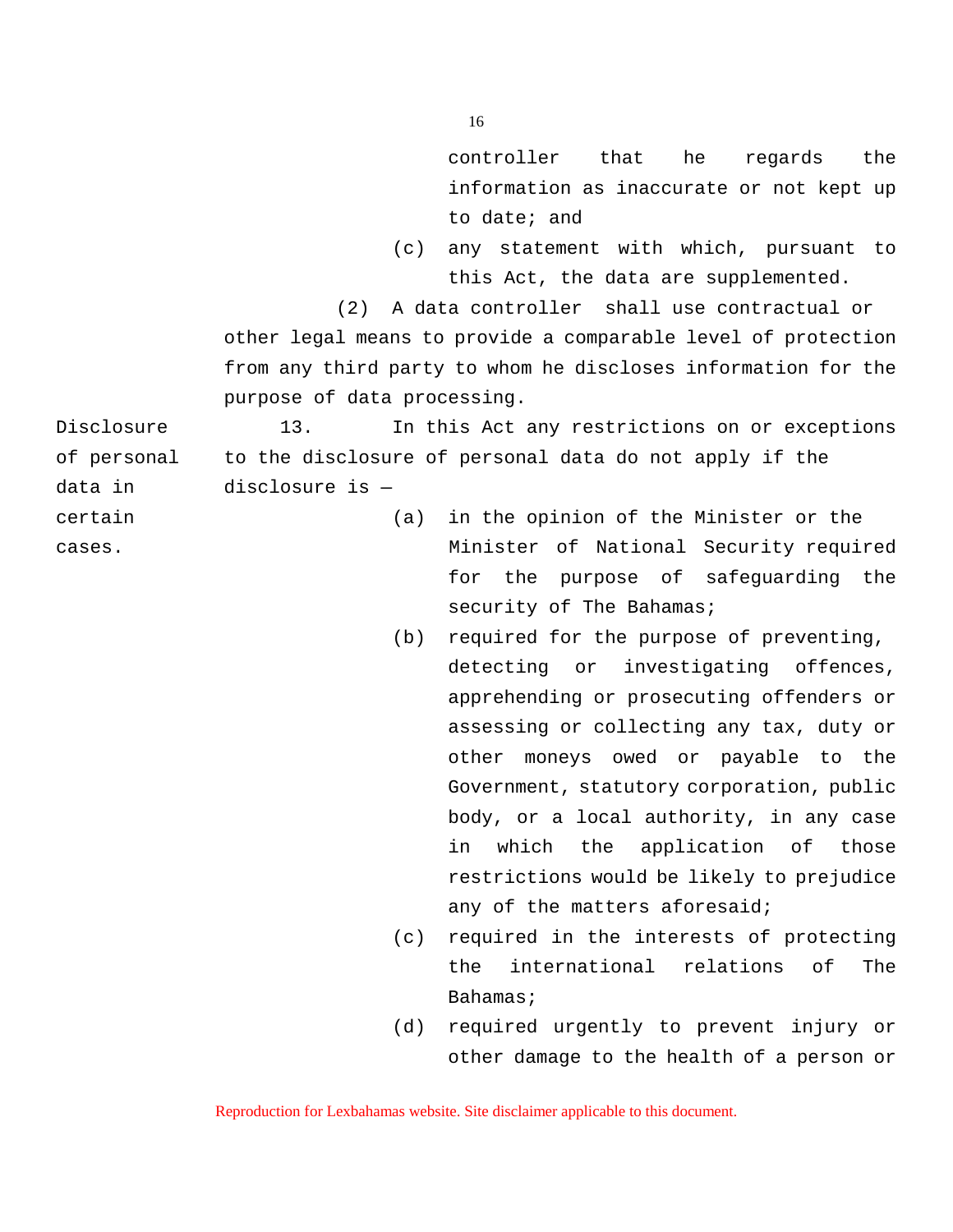serious loss of or damage to property;

- (e) required by or under any enactment or by a rule of law or order of a court;
- (f) required for the purposes of obtaining legal advice or for the purposes of, or in the course of, legal proceedings in which the person making the disclosure is a party or a witness;
- (g) made to the data subject concerned or to a person acting on his behalf; or
- (h) made at the request or with the consent of the data subject or a person acting on his behalf.

# **PART III**

# **THE DATA PROTECTION COMMISSIONER**

| The Com-    | 14. (1) For the purposes of this Act, there shall be a         |
|-------------|----------------------------------------------------------------|
| missioner.  | person who shall be known as the Data Protection Commissioner  |
|             | and who shall perform the functions conferred on him by this   |
|             | Act.                                                           |
|             | The Commissioner shall be a corporation sole.<br>(2)           |
| Second      | The provisions of the Second Schedule shall<br>(3)             |
| Schedule.   | have effect in relation to the Commissioner.                   |
| Enforcement | 15. (1) The Commissioner may investigate, or cause to          |
| of data     | be investigated, whether any of the provisions of this Act     |
| protection. | have been, are being or are likely to be contravened by a data |
|             | controller or a data processor in relation to an individual    |
|             | either where the individual complains to him of a              |
|             |                                                                |

Reproduction for Lexbahamas website. Site disclaimer applicable to this document.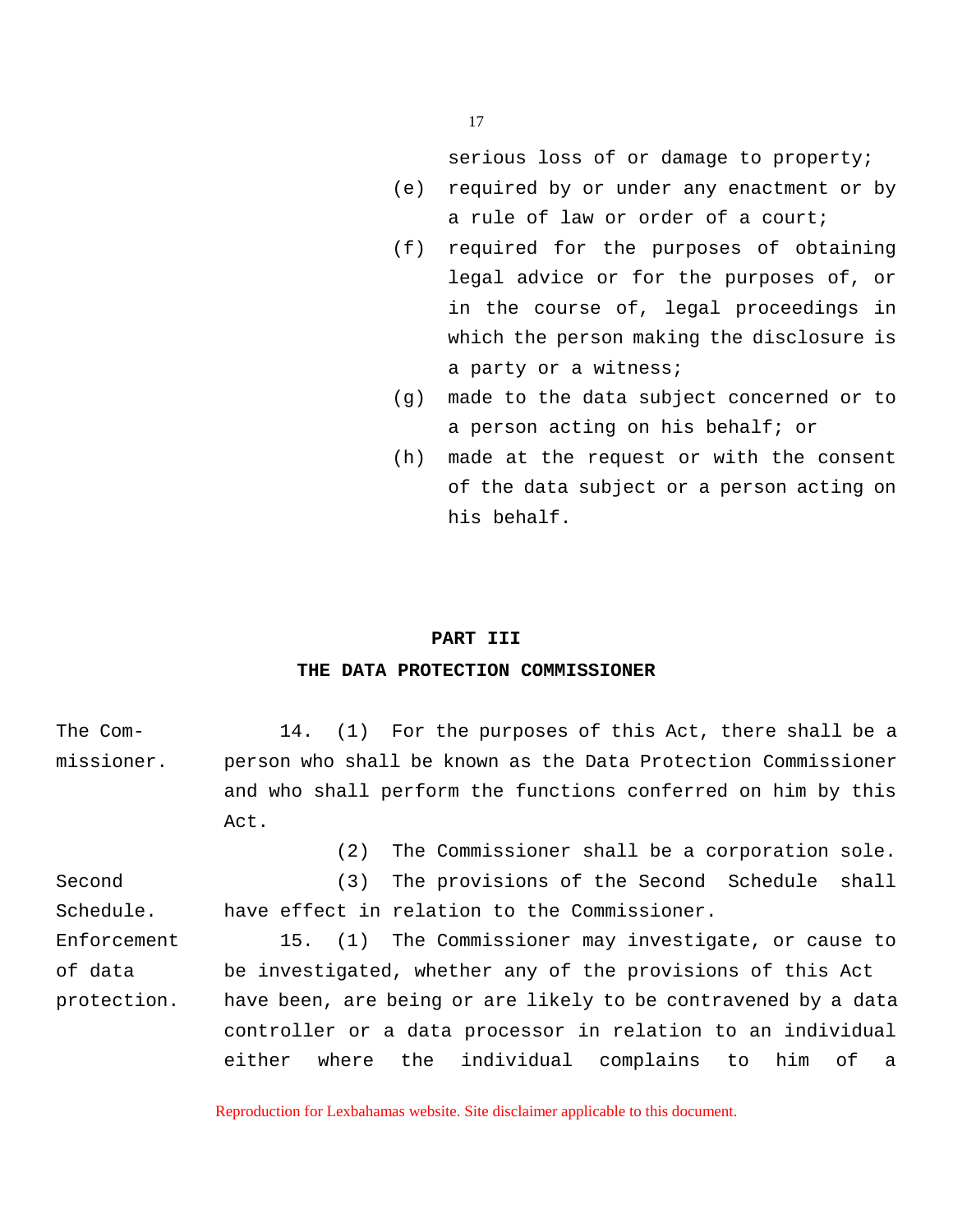contravention of any of those provisions or he is otherwise of the opinion that there may be such a contravention.

(2) Where a complaint is made to the Commissioner under subsection (1), the Commissioner shall —

- (a) investigate the complaint or cause it to be investigated, unless he is of the opinion that it is frivolous or vexatious; and
- (b) as soon as may be, notify the individual concerned in writing of his decision in relation to the complaint and that the individual may, if aggrieved by his decision, appeal against the decision under section 24.

(3) If the Commissioner is of the opinion that a

data controller or a data processor, has contravened or is contravening a provision of this Act (other than a provision the contravention of which is an offence), the Commissioner may, by notice in writing (referred to in this Act as an enforcement notice) served on the person, require him to take such steps as are specified in the notice within such time as may be so specified to comply with the provision concerned.

(4) Without prejudice to the generality of

subsection (3), if the Commissioner is of the opinion that a data controller has contravened section 6, the relevant enforcement notice may require him —

- (a) to rectify or erase any of the data concerned; or
- (b) to supplement the data with such statement relating to the matters dealt with by them as the Commissioner may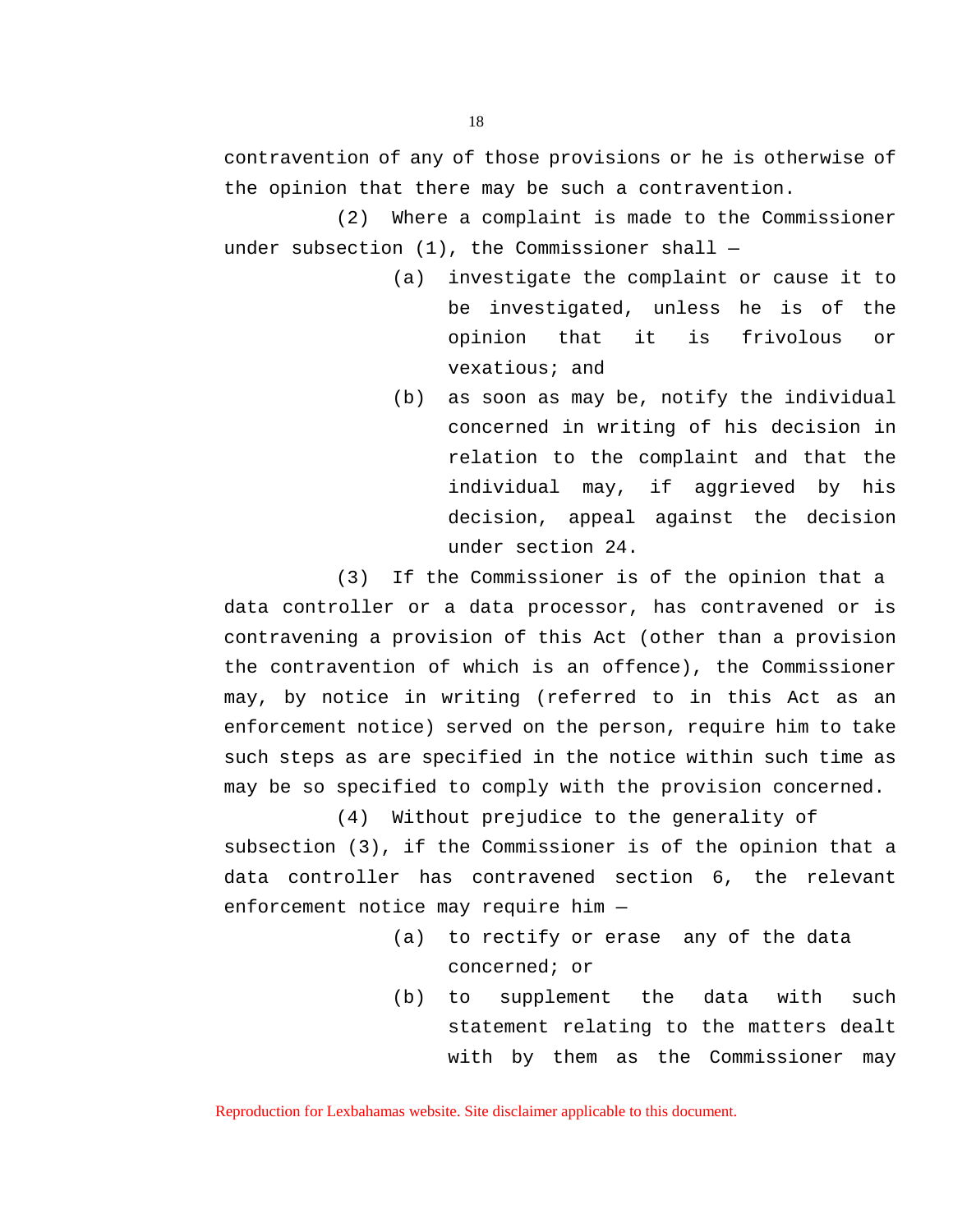approve; and as respects data that are inaccurate or not kept up to date, if he supplements them as aforesaid, he shall be deemed not to be in contravention of subsection (1)(b) of section 6.

Enforcement 16. (1) The Commissioner may issue an enforcement

notices. notice which shall -

- (a) specify any provision of this Act that, in the opinion of the Commissioner, has been or is being contravened and the reasons for his having formed that opinion; and
- (b) subject to subsection (2), state that the person concerned may appeal to the Court under section 24 against the requirement specified in the notice within twenty-one days from the service of the notice on him.

(2) Subject to subsection (3), the time specified in an enforcement notice for compliance with a requirement specified therein shall not be expressed to expire before the end of the period of twenty-one days specified in subsection (1) (b) and, if an appeal is brought against the requirement, the requirement need not be complied with and subsection (6) shall not apply in relation thereto, pending the determination or withdrawal of the appeal.

(3) If the Commissioner —

(a) by reason of special circumstances, is of the opinion that a requirement specified in an enforcement notice should be complied with urgently; and

Reproduction for Lexbahamas website. Site disclaimer applicable to this document.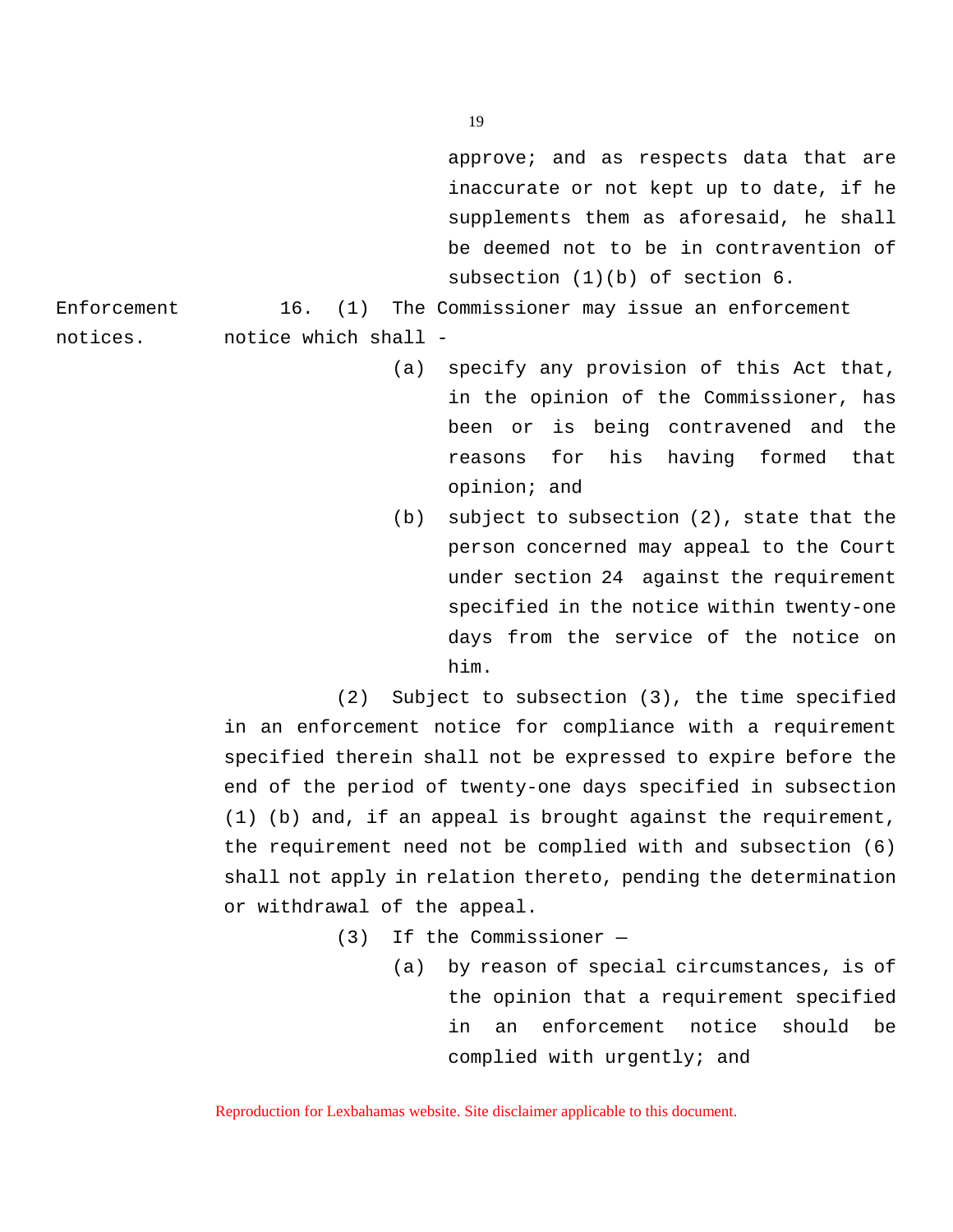(b) such enforcement notice includes a statement to that effect,

subsections  $(1)(b)$  and  $(2)$  shall not apply in relation to the notice, but the notice shall contain a statement of the effect of the provisions of section 24 (other than subsection (2)) and shall not require compliance with the requirement before the end of the period of seven days beginning on the date on which the notice is served.

(4) On compliance by a data controller with a requirement under subsection (4) of section 15, he shall, as soon as may be and in any event not more than forty days after such compliance, notify -

- (a) the data subject concerned; and
- (b) any person (where the Commissioner considers it reasonably practicable to do so) to whom the data were disclosed during the period beginning twelve months before the date of the service of the enforcement notice concerned and ending immediately before such compliance, of the rectification, erasure or statement concerned, if such compliance materially modifies the data concerned.

(5) The Commissioner may cancel an enforcement

notice and, if he does so, shall notify in writing the person on whom it was served accordingly.

(6) A person who, without reasonable excuse, fails or refuses to comply with a requirement specified in an enforcement notice shall be guilty of an offence.

Prohibition 17. (1) The Commissioner may, subject to the provisions on transfer of this section, prohibit the transfer of personal data from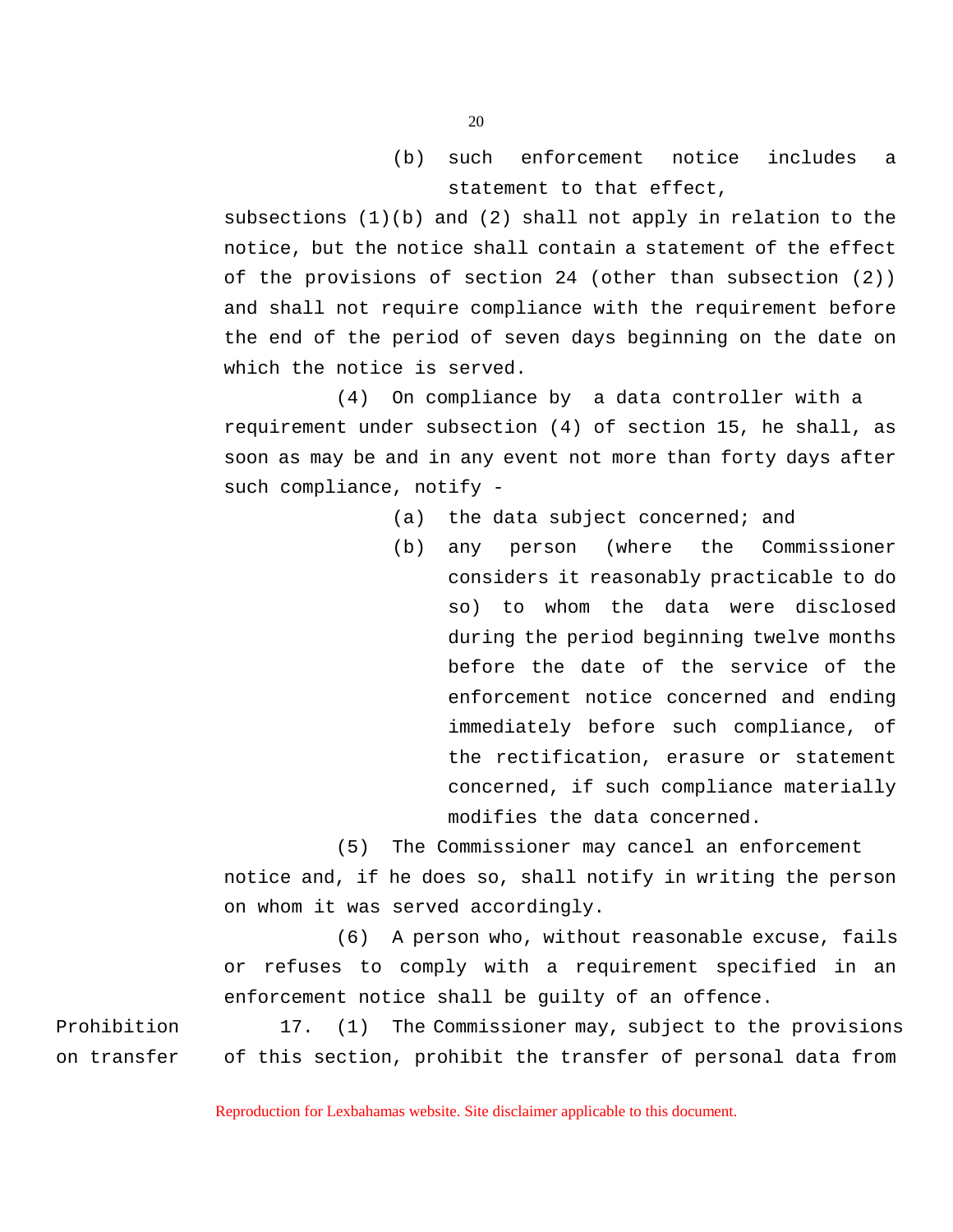of personal The Bahamas to a place outside The Bahamas, in such cases data out- where there is a failure to provide protection either by side The contract or otherwise equivalent to that provided under this Bahamas. Act.

> (2) In determining whether to prohibit a transfer of personal data under this section, the Commissioner shall also consider whether the transfer would be likely to cause damage or distress to any person and have regard to the desirability of facilitating international transfers of data.

> (3) A prohibition under subsection (1) shall be effected by the service of a notice (referred to in this Act as a prohibition notice) on the person proposing to transfer the data concerned.

- (4) A prohibition notice shall
	- (a) prohibit the transfer concerned either absolutely or until the person aforesaid has taken such steps as are specified in the notice for protecting the interests of the data subjects concerned;
	- (b) specify the time when it is to take effect;
	- (c) specify the grounds for the prohibition; and
	- (d) subject to subsection (6), state that the person concerned may appeal to the Court under section 24 against the prohibition specified in the notice within twenty-one days from the service of the notice on him.

(5) Subject to subsection (6), the time specified in a prohibition notice for compliance with the prohibition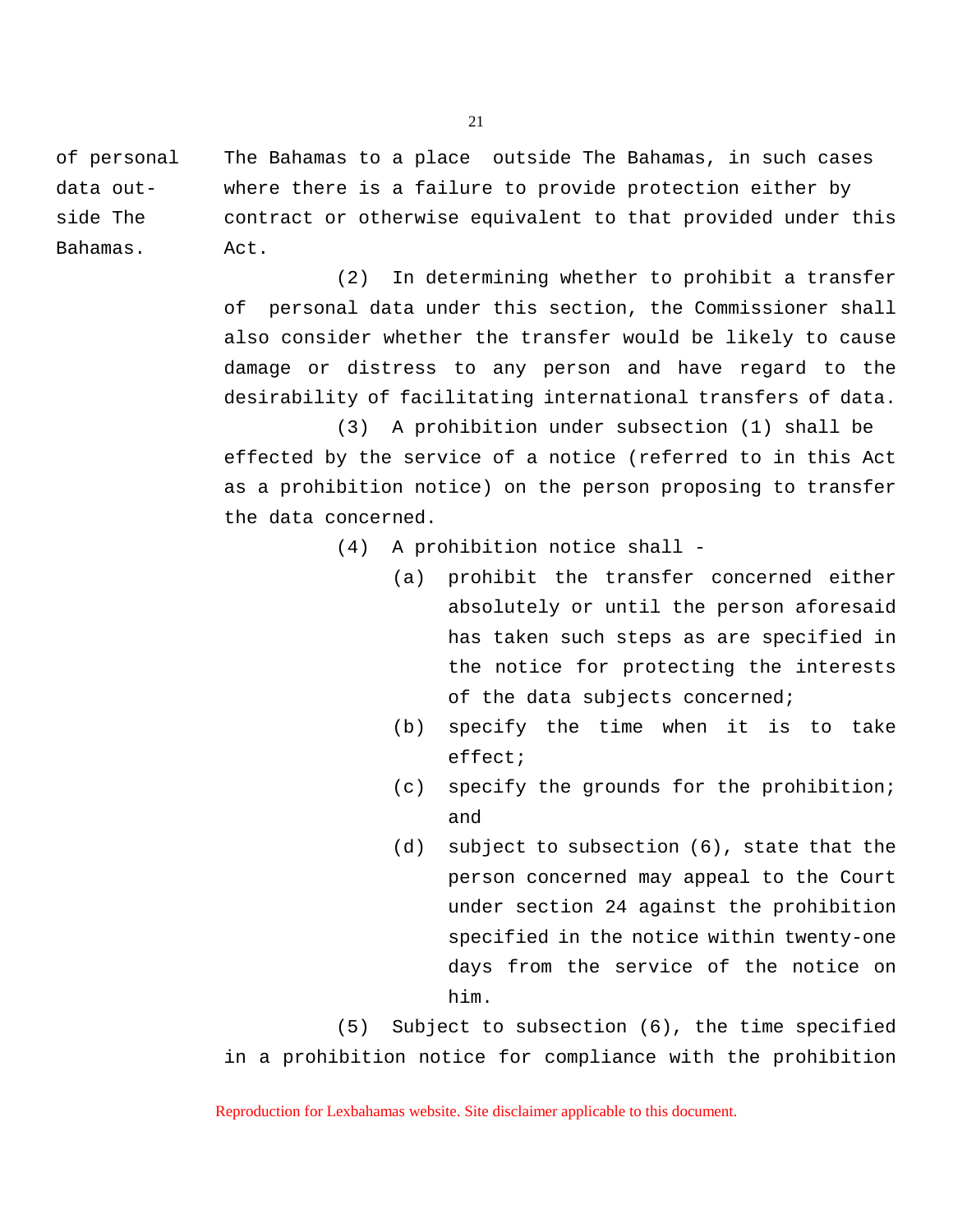specified therein shall not be expressed to expire before the end of the period of the twenty-one days specified in subsection (4) (d) and, if an appeal is brought against the prohibition, the prohibition need not be complied with and subsection (10) shall not apply in relation thereto, pending the determination or withdrawal of the appeal.

(6) If the Commissioner -

- (a) by reason of special circumstances, is of the opinion that a prohibition specified in a prohibition notice should be complied with urgently; and
- (b) such prohibition notice includes a statement to that effect,

subsections(4)(d) and(5) shall not apply in relation to the notice but the notice shall contain a statement of the effect of the provisions of section 24 (other than subsection (2)) and shall not require compliance with the prohibition before the end of the period of seven days beginning on the date on which the notice is served.

(7) The Commissioner may cancel a prohibition notice and, if he does so, shall notify in writing the person on whom it was served accordingly.

(8) This section shall not apply to a transfer of data if the transfer of the data or the information constituting the data is required or authorised by or under any enactment, or required by any convention or other instrument imposing an international obligation on The Bahamas, or otherwise made pursuant to the consent (express or implied) of the data subjects.

(9) This section applies, with any necessary modifications, to a transfer of information from The Bahamas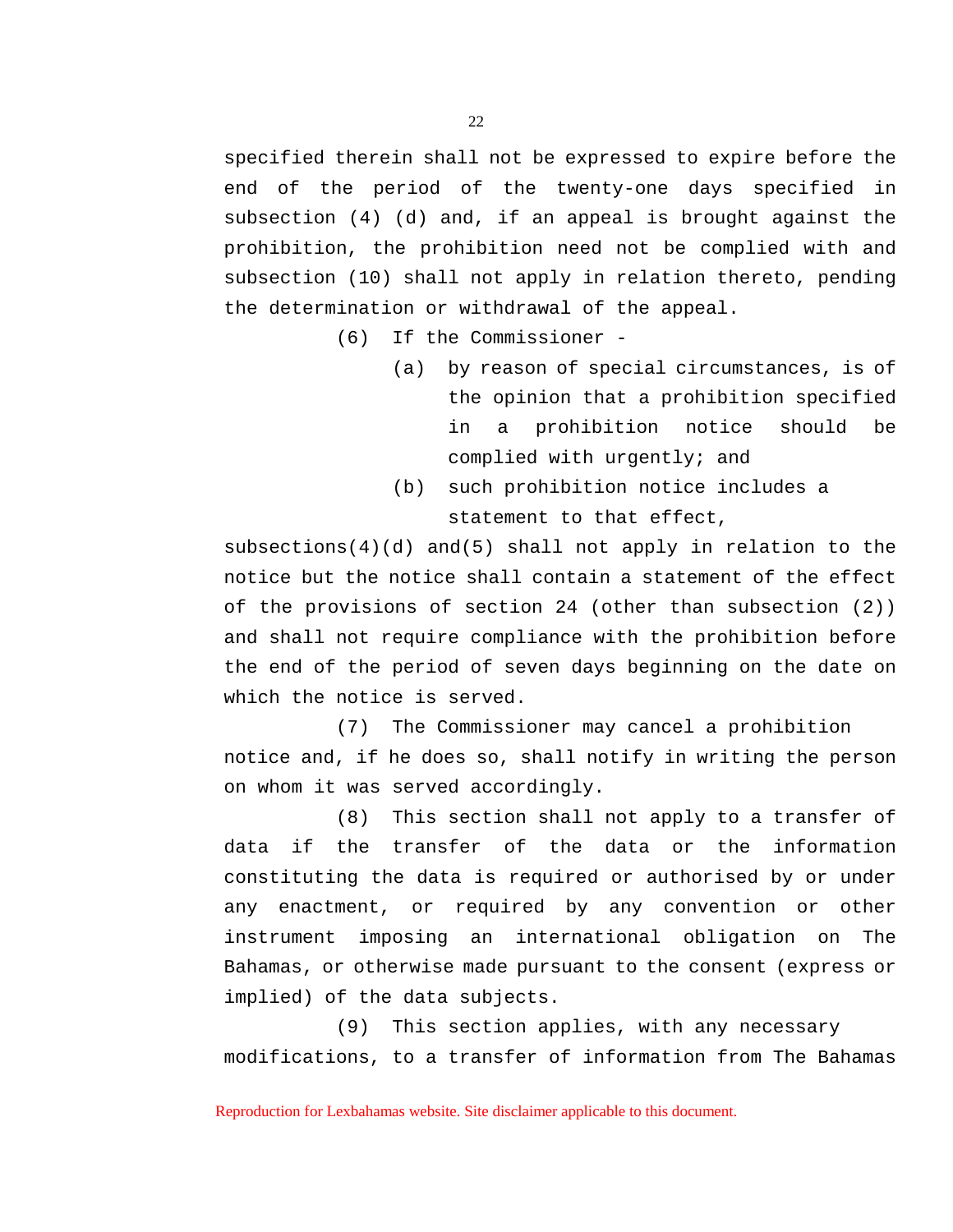to a place outside The Bahamas for conversion into personal data as it applies to a transfer of personal data from The Bahamas to such a place; and in this subsection "information" means information (not being data) relating to a living individual who can be identified from it.

(10) A person who, without reasonable excuse, fails or refuses to comply with a prohibition specified in a prohibition notice shall be guilty of an offence.

Power to 18. (1) The Commissioner may, by notice in writing require (referred to in this Act as an information notice) served on information. a person, require the person to furnish to him in writing within such time as may be specified in the notice such information in relation to matters specified in the notice as is necessary or expedient for the performance by the Commissioner of his functions.

(2) Subject to subsection (3) -

- (a) an information notice shall state that the person concerned may appeal to the Court under section 24 against the requirement specified in the notice within twenty-one days from the service of the notice on him; and
- (b) the time specified in the notice for compliance with a requirement specified therein shall not be expressed to expire before the end of the period of twentyone days specified in paragraph (a) and, if an appeal is brought against the requirement, the requirement need not be complied with and subsection (5) shall not apply in relation thereto, pending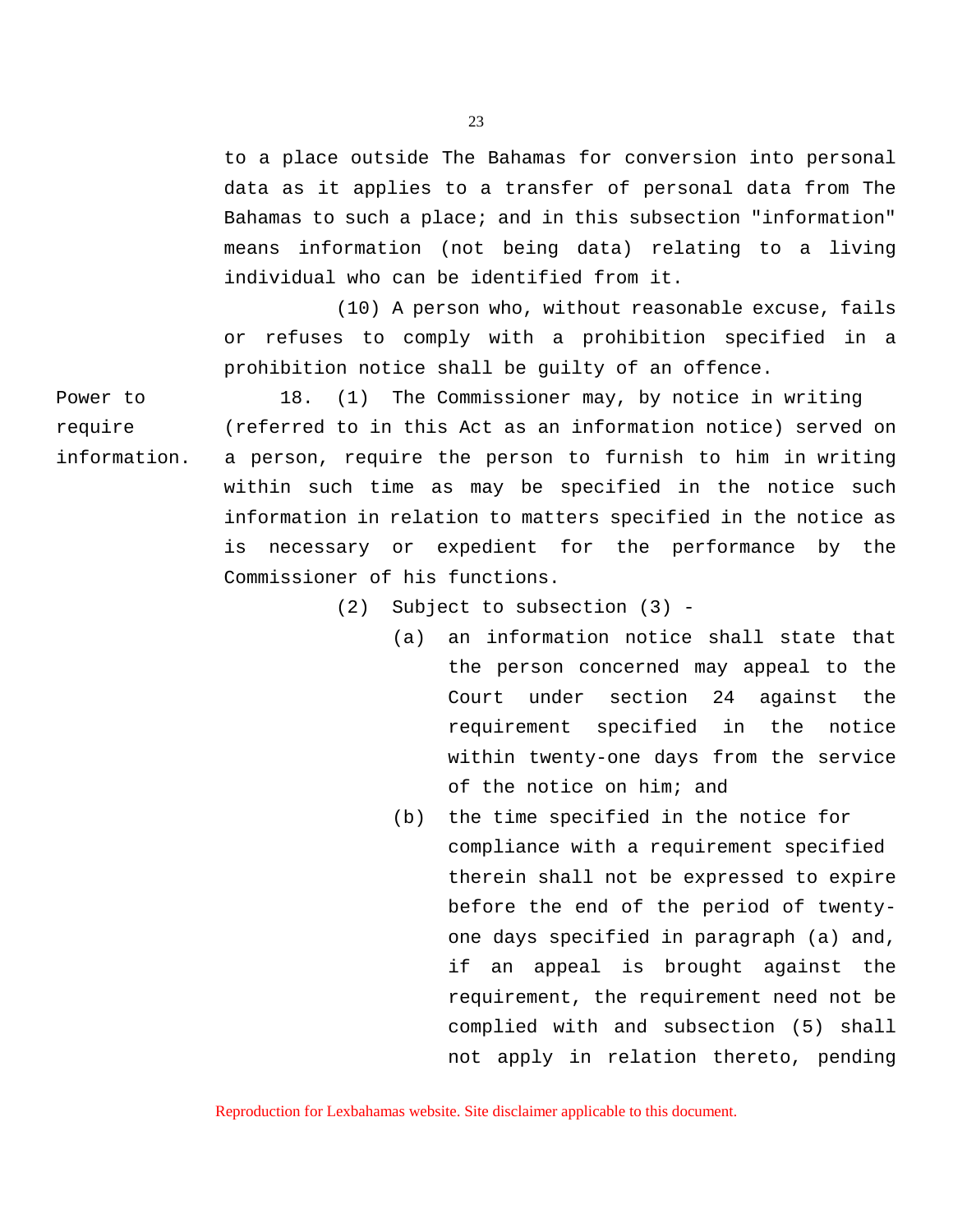the determination or withdrawal of the appeal.

- (3) If the Commissioner
	- (a) by reason of special circumstances, is of the opinion that a requirement specified in an information notice should be complied with urgently; and
	- (b) such information notice includes a statement to that effect,

subsection (2)shall not apply in relation to the notice, but the notice shall contain a statement of the effect of the provisions of section 24(other than subsection (2)) and shall not require compliance with the requirement before the end of the period of seven days beginning on the date on which the notice is served.

(4) No enactment or rule of law prohibiting or restricting the disclosure of information shall preclude a person from furnishing to the Commissioner any information that is necessary or expedient for the performance by the Commissioner of his functions and this subsection shall not apply to information that in the opinion of the Minister or the Minister for National Security is, or at any time was, kept for the purpose of safeguarding the security of The Bahamas or information that is privileged from disclosure in proceedings in any court.

(5) A person who, without reasonable excuse, fails or refuses to comply with a requirement specified in an information notice or who in purported compliance with such a requirement furnishes information to the Commissioner that the person knows to be false or misleading in a material respect shall be guilty of an offence.

Reproduction for Lexbahamas website. Site disclaimer applicable to this document.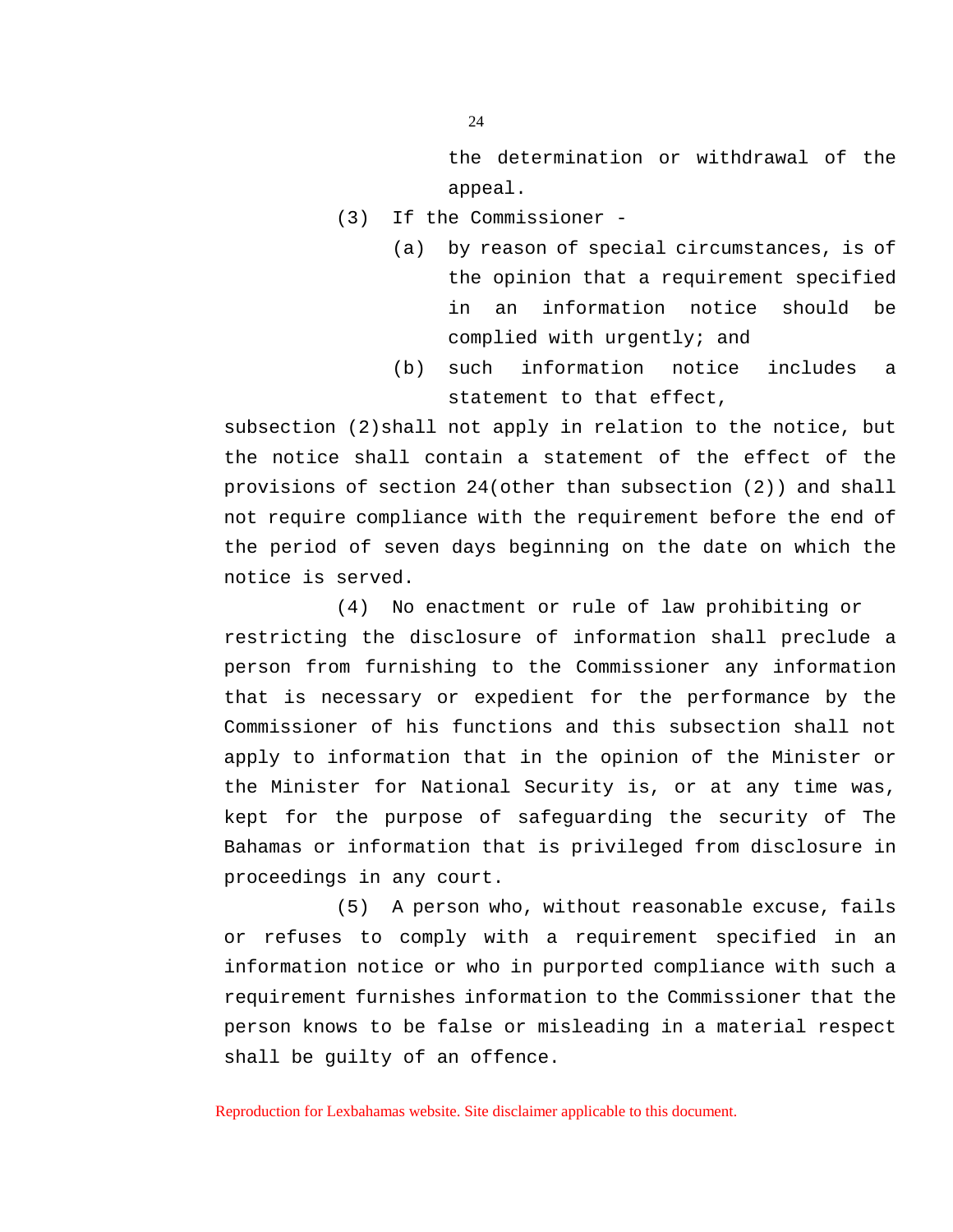Powers of 19. (1) In this section "authorised officer" means a authorised person authorised in writing by the Commissioner to exercise officer. the powers conferred by this section, for the purposes of this Act.

> (2) Where a Magistrate is satisfied by evidence on oath that there is reasonable cause to believe that for the purpose of obtaining any information that is necessary or expedient for the performance by the Commissioner of his functions, he may grant a warrant directed to an authorised officer to -

- (a) enter, at all reasonable times, premises that he reasonably believes to be occupied by a data controller or a data processor, inspect the premises and any data therein (other than data consisting of information specified in subsection (4) of section 18) and inspect, examine, operate and test any data equipment therein;
- (b) require any person on the premises, being a data controller, a data processor or an employee of either of them, to disclose to the officer any such data and produce to him any data material (other than data material consisting of information so specified) that is in that person's power or control and to give to him such information as he may reasonably require in regard to such data and material;
- (c) either on the premises or elsewhere, inspect and copy or extract information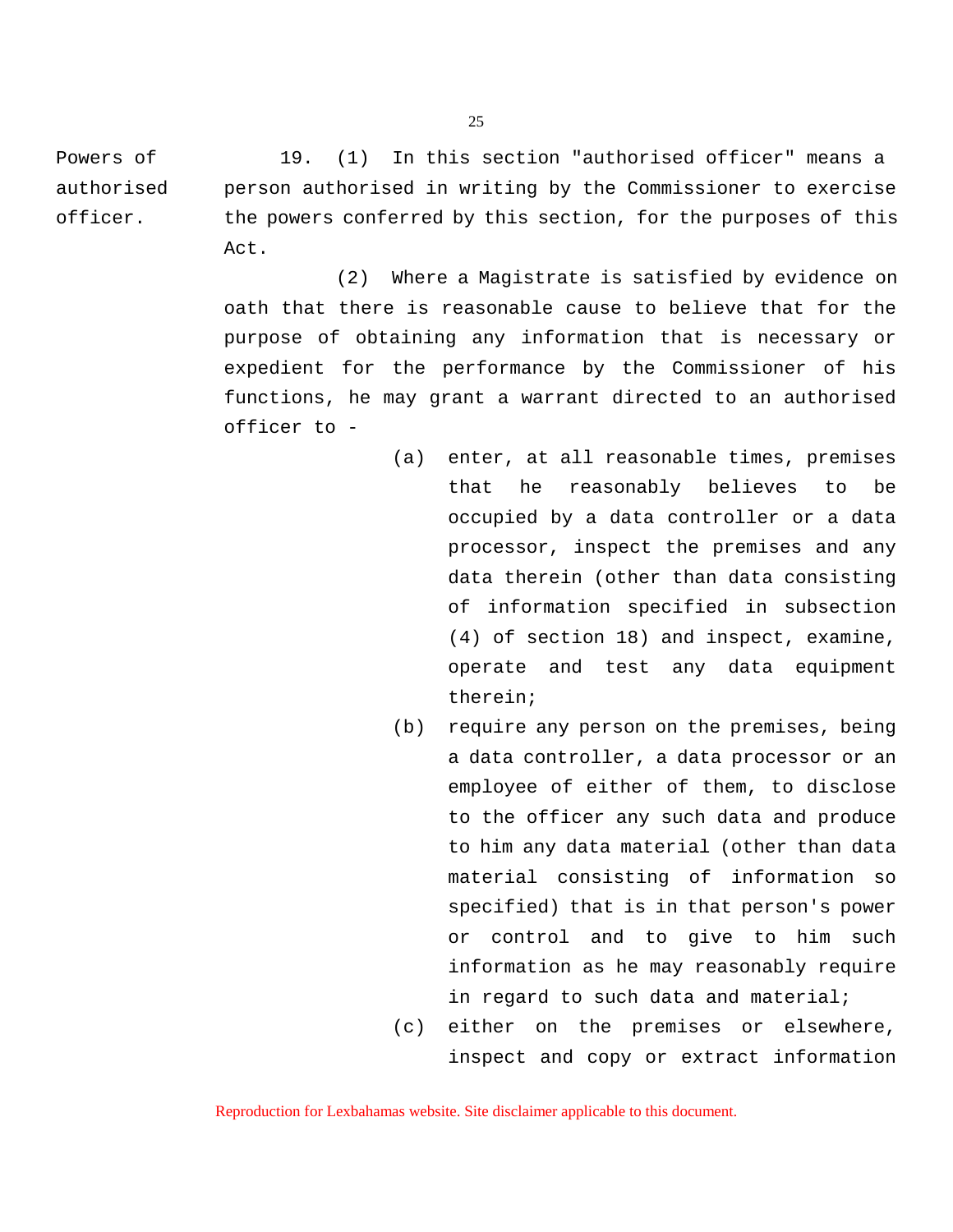from such data, or inspect and copy or take extracts from such material; and

(d) require any person mentioned in paragraph (b) to give to the officer such information as he may reasonably require in regard to the procedures employed for complying with the provisions of this Act, the sources from which such data are obtained, the purposes for which they are kept, the persons to whom they are disclosed and the data equipment in the premises.

(3) A person who obstructs or impedes an authorised officer in the exercise of a power, or without reasonable excuse does not comply with a requirement under this section, or who in purported compliance with such a requirement gives information to an authorised officer that he knows to be false or misleading in a material respect shall be guilty of an offence.

Codes of 20. (1) The Commissioner may encourage trade practice. associations and other bodies representing categories of data controllers to prepare codes of practice to be complied with by those categories in dealing with personal data.

> (2) The Commissioner may approve of any code of practice so prepared (referred to subsequently in this section as a code) if he is of opinion that it provides for the data subjects concerned protection with regard to personal data relating to them that conforms with that provided for by sections 6, 8 (other than subsection (9)) and 10 and shall encourage its dissemination to the data controllers concerned.

> > (3) Any such code that is approved by the

Reproduction for Lexbahamas website. Site disclaimer applicable to this document.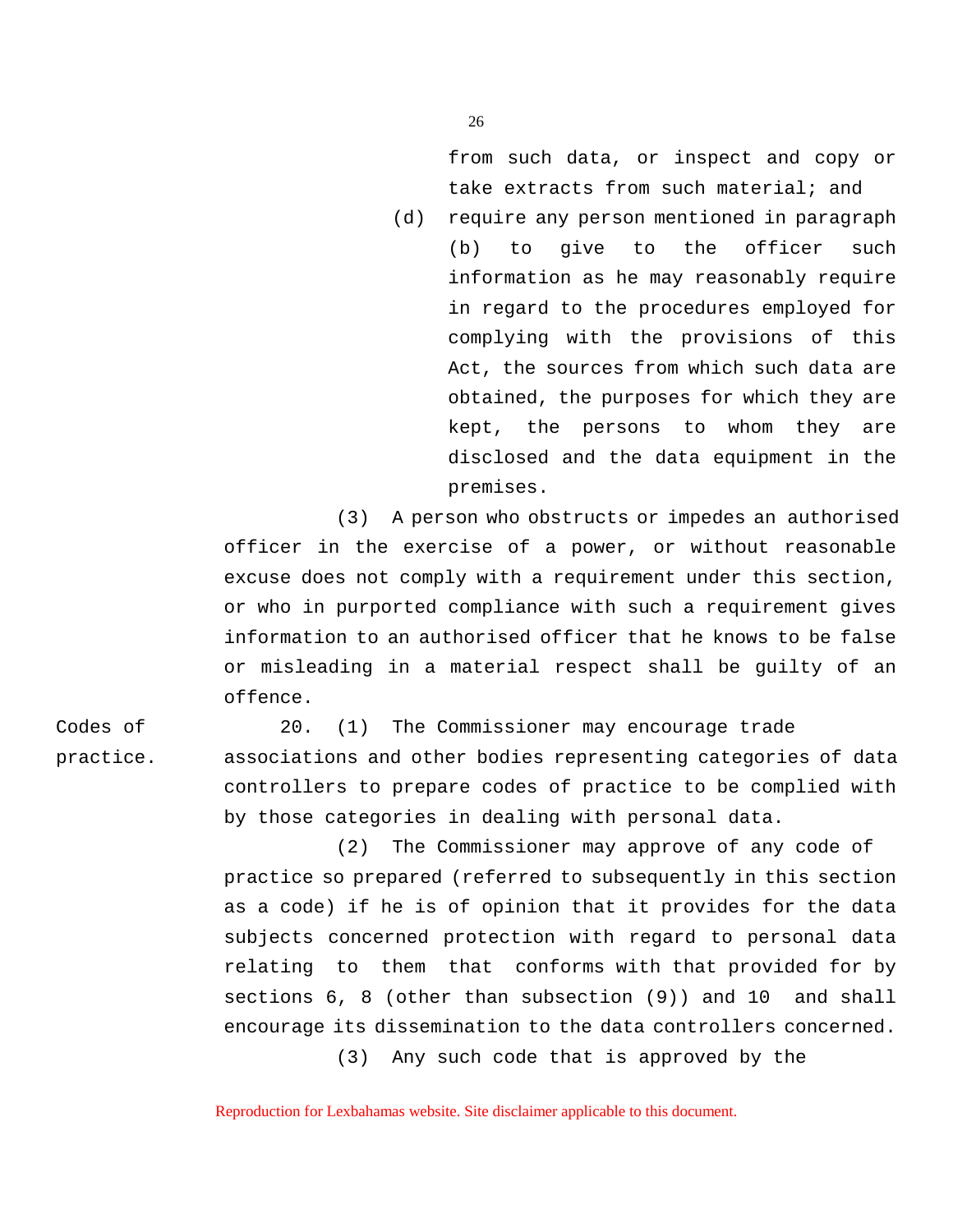Commissioner shall be laid by the Minister before each House of Parliament and shall be subject to affirmative resolution of each House.

(4) In subsection (3), "affirmative resolution of each House" means that such code shall not come into operation unless and until affirmed by a resolution of each House of Parliament.

(5) This section shall apply in relation to data processors as it applies in relation to categories of data controllers with the modification that the references in this section to the said sections shall be construed as references to subsection (1)(d) of section 6 and with any other necessary modifications.

Annual 21. (1) The Commissioner shall in each year after the report. year in which the first Commissioner is appointed prepare a report in relation to his activities under this Act in the preceding year and cause copies of the report to be laid before each House of Parliament.

> (2) Notwithstanding subsection (1), if, but for this subsection, the first report under that subsection would relate to a period of less than six months, the report shall relate to that period and to the year immediately following that period and shall be prepared as soon as may be after the end of that year.

#### **PART IV**

### **MISCELLANEOUS**

Unauthorised 22. (1) Personal data processed by a data processor disclosure shall not be disclosed by him, or by an employee or agent of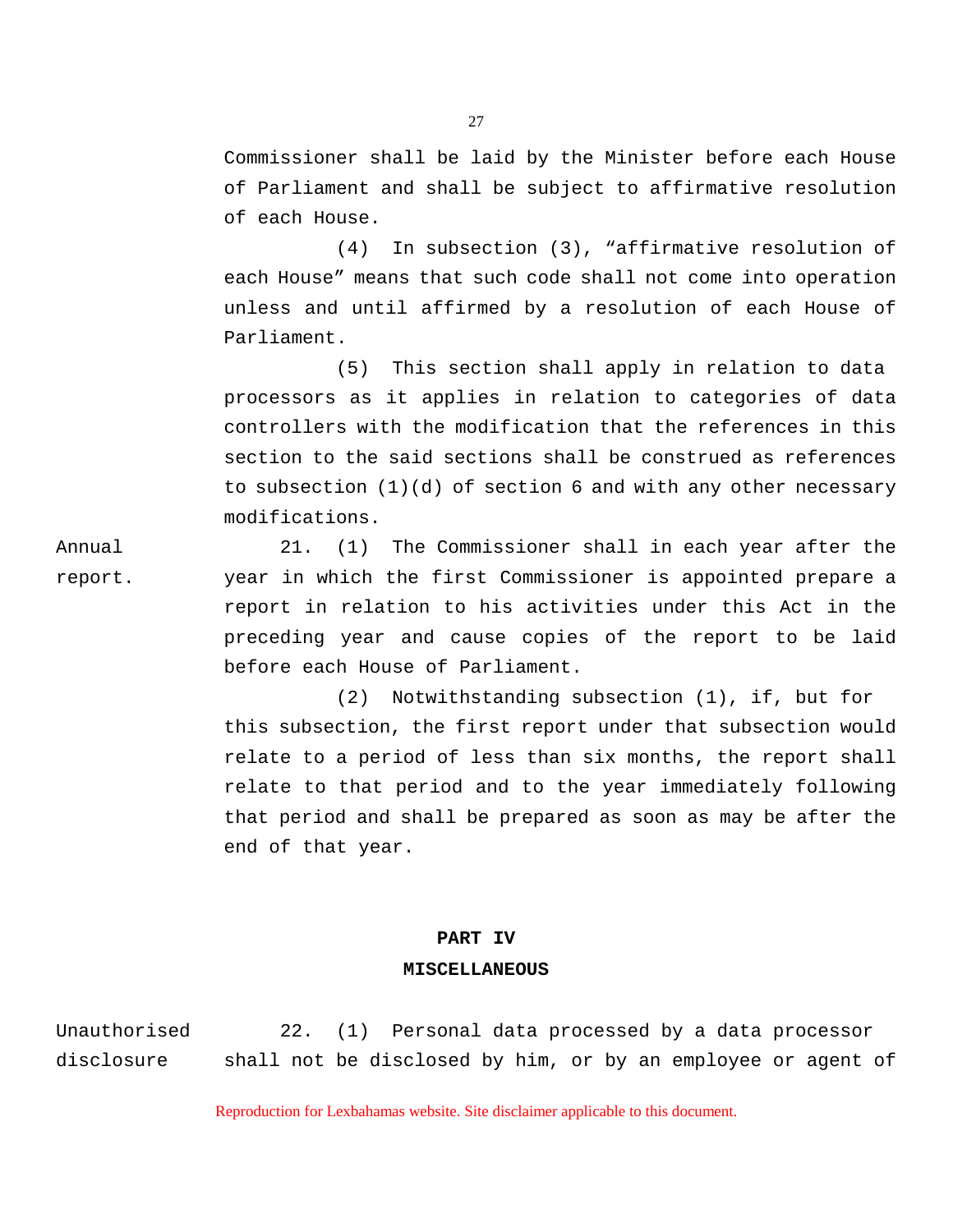by data his, without the prior authority of the data controller on processor. behalf of whom the data are processed.

> (2) A person who knowingly contravenes subsection (1) shall be guilty of an offence.

Disclosure 23. (1) A person who -

of personal (a) obtains access to personal data, or data obtains any information constituting such obtained data, without the prior authority of the without  $\qquad \qquad \text{data controller}$  or data processor by whom authority. The data are kept; and

> (b) discloses the data or information to another person , shall be guilty of an offence.

(2) Subsection (1) shall not apply to a person who

is an employee or agent of the data controller or data processor concerned.

Appeals to 24. (1) An appeal may be made to and heard and Court. determined by the Court against —

- (a) a requirement specified in an enforcement notice or an information notice;
- (b) a prohibition specified in a prohibition notice; or
- (c) a decision of the Commissioner in relation to a complaint under subsection (1) of section 15;

and such an appeal shall be brought within twenty-one days from the service on the person concerned of the relevant notice or, as the case may be, the receipt by such person of the notification of the relevant refusal or decision.

 $(2)$  Where  $-$ 

(a) a person appeals to the Court pursuant to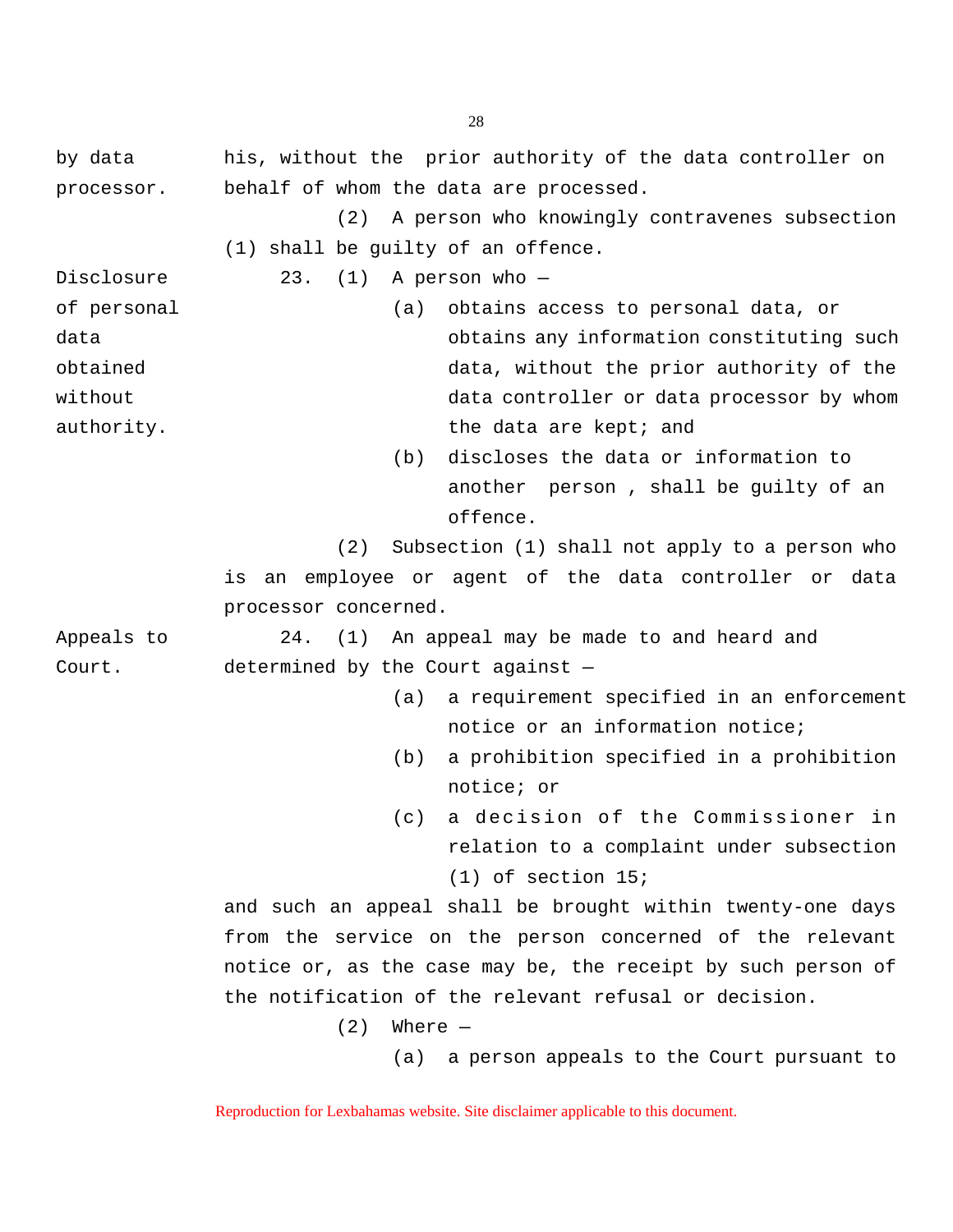paragraph (a), (b) or (c) of subsection  $(1);$ 

- (b) the appeal is brought within the period specified in the notice; and
- (c) the Commissioner has included a statement in the relevant notice or notification to the effect that by reason of special circumstances he is of opinion that the requirement or prohibition specified in the notice should be complied with, or the refusal specified in the notification should take effect, urgently,

then, notwithstanding any provision of this Act, if the Court, on application made to it in that behalf, so determines, noncompliance by the person with a requirement or prohibition specified in the notice during the period ending with the determination or withdrawal of the appeal or during such other period as may be determined as aforesaid shall not constitute an offence.

Evidence 25. (1) In any proceedings -

- in pro- (a) a certificate signed by the Minister or ceedings. The Minister for National Security and stating that in his opinion personal data are, or at any time were, kept for the purpose of safeguarding the security of The Bahamas shall be evidence of that opinion; or
	- (b) a certificate
		- (i) signed by an officer on behalf of the Minister or Minister of National Security, and

Reproduction for Lexbahamas website. Site disclaimer applicable to this document.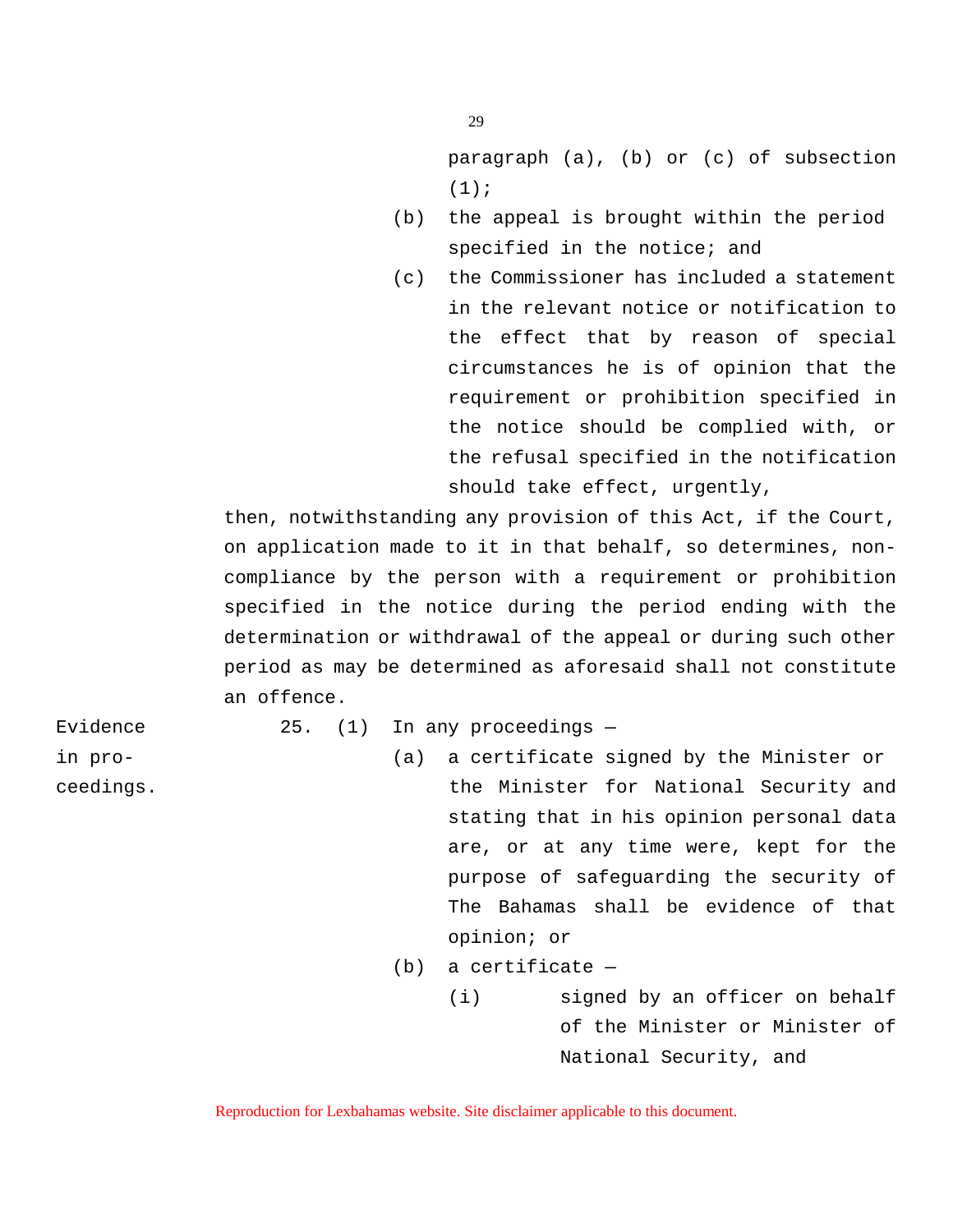(ii) stating that in the opinion of the officer a disclosure of personal data is required for the purpose aforesaid,

shall be evidence of that opinion; and

(c) a document purporting to be a certificate under paragraph (a) or (b) and signed by, a person specified i0n the said paragraph (a) or (b) shall be deemed to be such a certificate and to be so signed unless the contrary is proved.

(2) Information supplied by a person in compliance with a request made under section 6 or subsection (1) of section 8, a requirement under this Act or a direction of a court in proceedings under this Act shall not be admissible in evidence against him or his spouse in proceedings for an offence under this Act.

Hearing 26. The whole or any part of any proceedings under of pro- this Act may, at the discretion of the Court, be heard ceedings. otherwise than in public.

Offences 27. (1) Where an offence under this Act has been by committed by a body corporate and is proved to have been directors, committed with the consent or connivance of or to be etc. of attributable to any neglect on the part of a person, being a bodies director, manager, secretary or other officer of that body corporate. corporate, or a person who was purporting to act in any such capacity, that person, as well as the body corporate, shall be guilty of that offence and be liable to be proceeded against and punished accordingly.

> (2) Where the affairs of a body corporate are managed by its members, subsection (1) shall apply in relation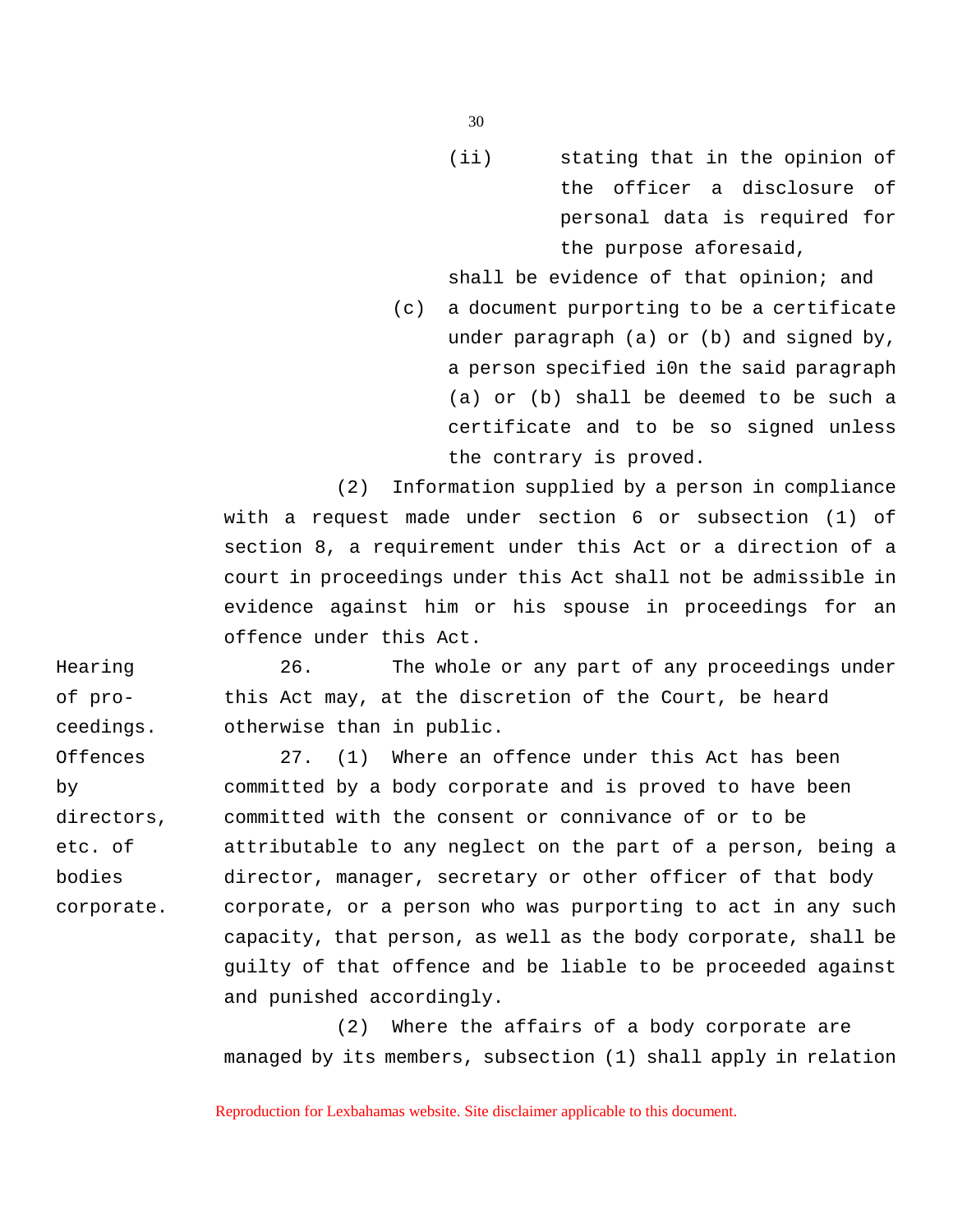to the acts and defaults of a member in connection with his functions of management as if he were a director or manager of the body corporate.

Prosecution 28. (1) Summary proceedings for an offence under this of summary Act may be brought and prosecuted by the Commissioner.

offences (2) Notwithstanding any provision in any enactment by Com- prescribing the period within which summary proceedings may be missioner. commenced, summary proceedings for an offence under this Act may be instituted within one year from the date of the offence.

Penalties. 29. (1) A person guilty of an offence under this Act shall be liable —

- (a) on summary conviction, to a fine not exceeding two thousand dollars; or
- (b) on conviction on information, to a fine not exceeding one hundred thousand dollars.

(2) Where a person is convicted of an offence under this Act, the court may order any data material which appears to the court to be connected with the commission of the offence to be forfeited or destroyed and any relevant data to be erased.

(3) The court shall not make an order under subsection (2) in relation to data material or data where it considers that some person other than the person convicted of the offence concerned may be the owner of, or otherwise interested in, the data unless such steps as are reasonably practicable have been taken for notifying that person and giving him an opportunity to show cause why the order should not be made.

Regulations. 30. (1) The Minister may, from time to time make

Reproduction for Lexbahamas website. Site disclaimer applicable to this document.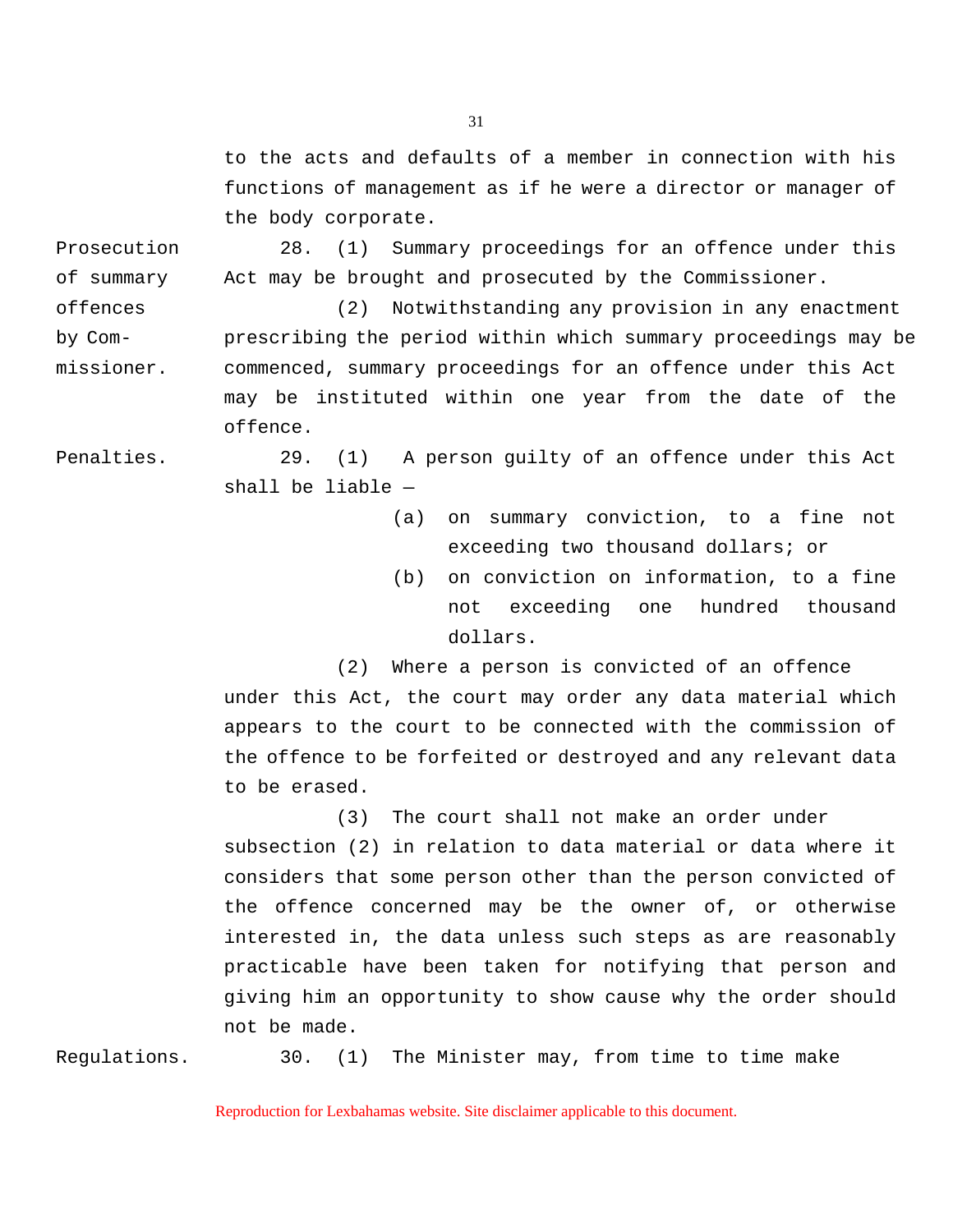regulations for all or any of the following purposes -

- (a) providing additional safeguards in relation to sensitive personal data;
- (b) modifying the application of section 8 to personal data in such manner and in such circumstances, subject to such safeguards and to such extent as may be specified therein, where such data -
	- (i) relates to physical or mental health, or
	- (ii) is kept for, or obtained in the course of, carrying out social work by a government agency, a statutory corporation, or a specified voluntary organisation or other body;
- (c) prescribing circumstances for the purposes of section 9 in which a prohibition, restriction or authorisation in relation to any information ought to prevail in the interests of the data subjects concerned or any other individuals;
- (d) prescribing fees to be paid in respect of matters arising under or provided for or authorised by this Act;
- (e) prescribing offences and penalties in respect of contravention of or noncompliance with any provision of any regulations made under this section;
- (f) providing for such matters as are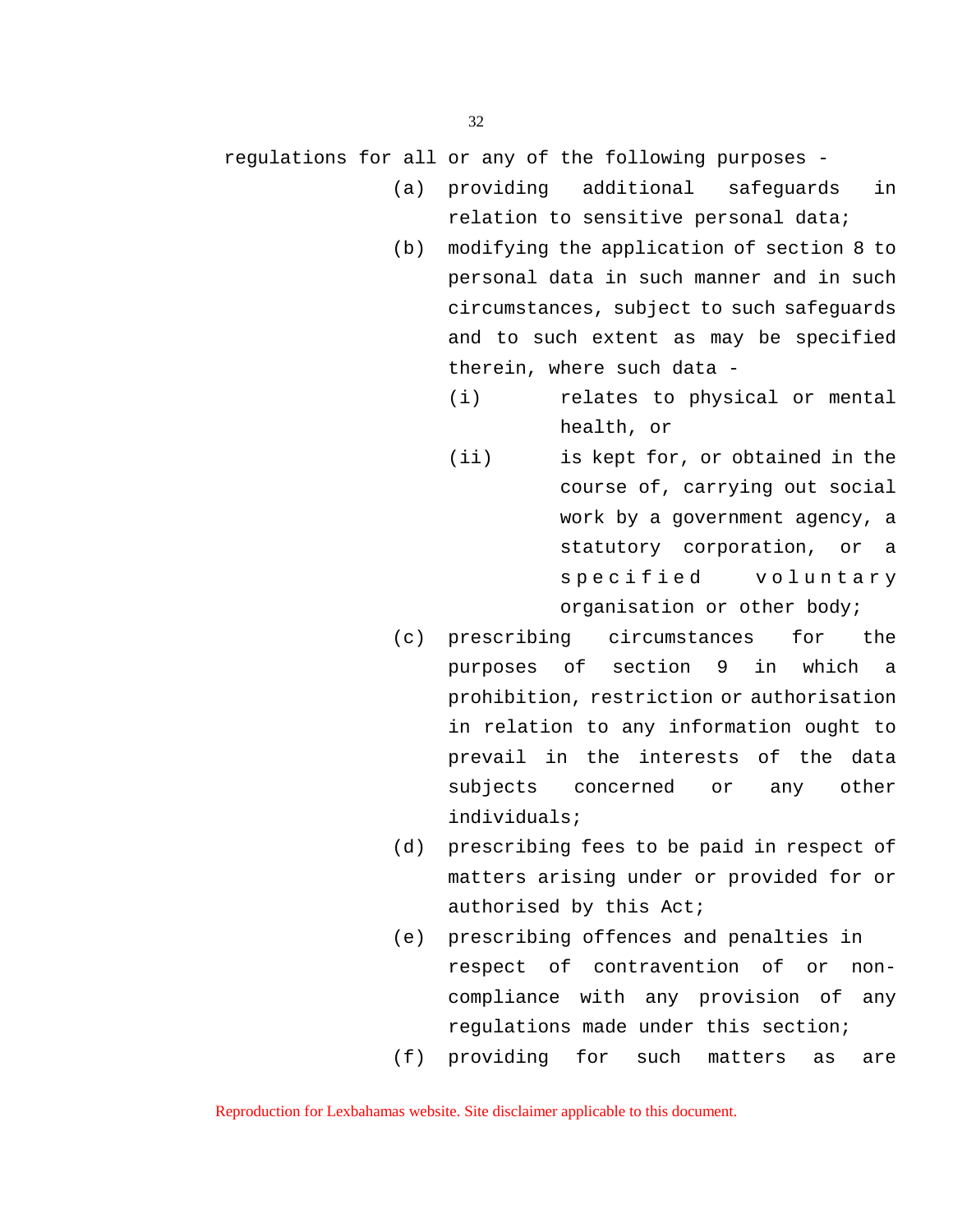contemplated by or necessary for giving full effect to the provisions of this Act and for their due administration.

(2) Regulations made under paragraph (a) of subsection (1) are subject to affirmative resolution of each House of Parliament and shall be made only after consultation with any other Minister of the Government who, having regard to his functions, ought, in the opinion of the Minister, to be consulted.

(3) In subsection (2), "affirmative resolution of each House" means that such regulations shall not come into operation unless and until affirmed by a resolution of each House of Parliament.

Transi- 31. (1) Within one year after the coming into force of tional this Act data controllers shall have the necessary measures provisions. in place that would allow the exercise of a request for access, pursuant to section 8.

> (2) Notwithstanding any other provision contained herein to the contrary, Government agencies and other bodies specified in the First Schedule may continue for a period of five years from the date of entry into force of this Act, to use and process existing files that contain personal data including sensitive personal data which were acquired in circumstances in which it is not possible to determine if such was obtained in pursuance of a legal obligation or with the consent of the data subjects.

Reproduction for Lexbahamas website. Site disclaimer applicable to this document.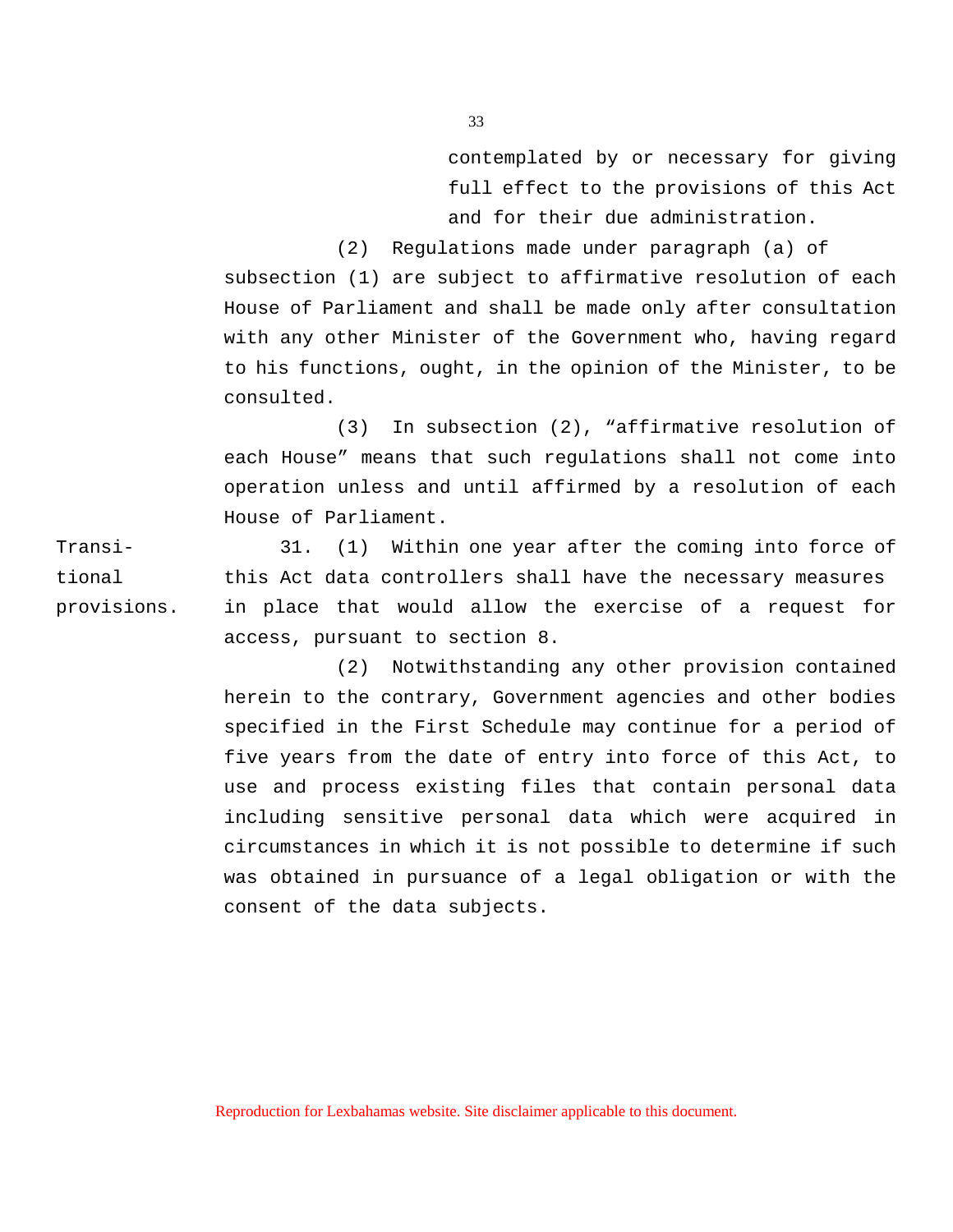# **FIRST SCHEDULE (Section 2)**

1. The Government.

2. A Government Ministry.

3. A local government authority, and any other body (other than the Royal Bahamas Police and Defence Forces) established —

- (a) by or under any enactment (other than the Companies Acts, 1992), or
- (b) under the Companies Acts, 1992 in pursuance of powers conferred by or under another enactment, and financed wholly or partly by means of moneys provided, or loans made or guaranteed, by the Government or the issue of shares held by or on behalf of the Government; and a subsidiary of any such body.

4. A company the majority of the shares in which are held by or on behalf of the Government.

5. A body (other than a body mentioned in paragraph 3 or 4) appointed by the Government or a Minister of the Government.

6. An individual (other than an individual remunerated by a body mentioned in paragraph 3, 4 or 5 or in relation to whom the Government or a Minister of the Government is the appropriate authority) who is appointed by the Government or a Minister of the Government to an office established by or under any enactment.

7. Any other public authority, body or person prescribed for the time being and financed or remunerated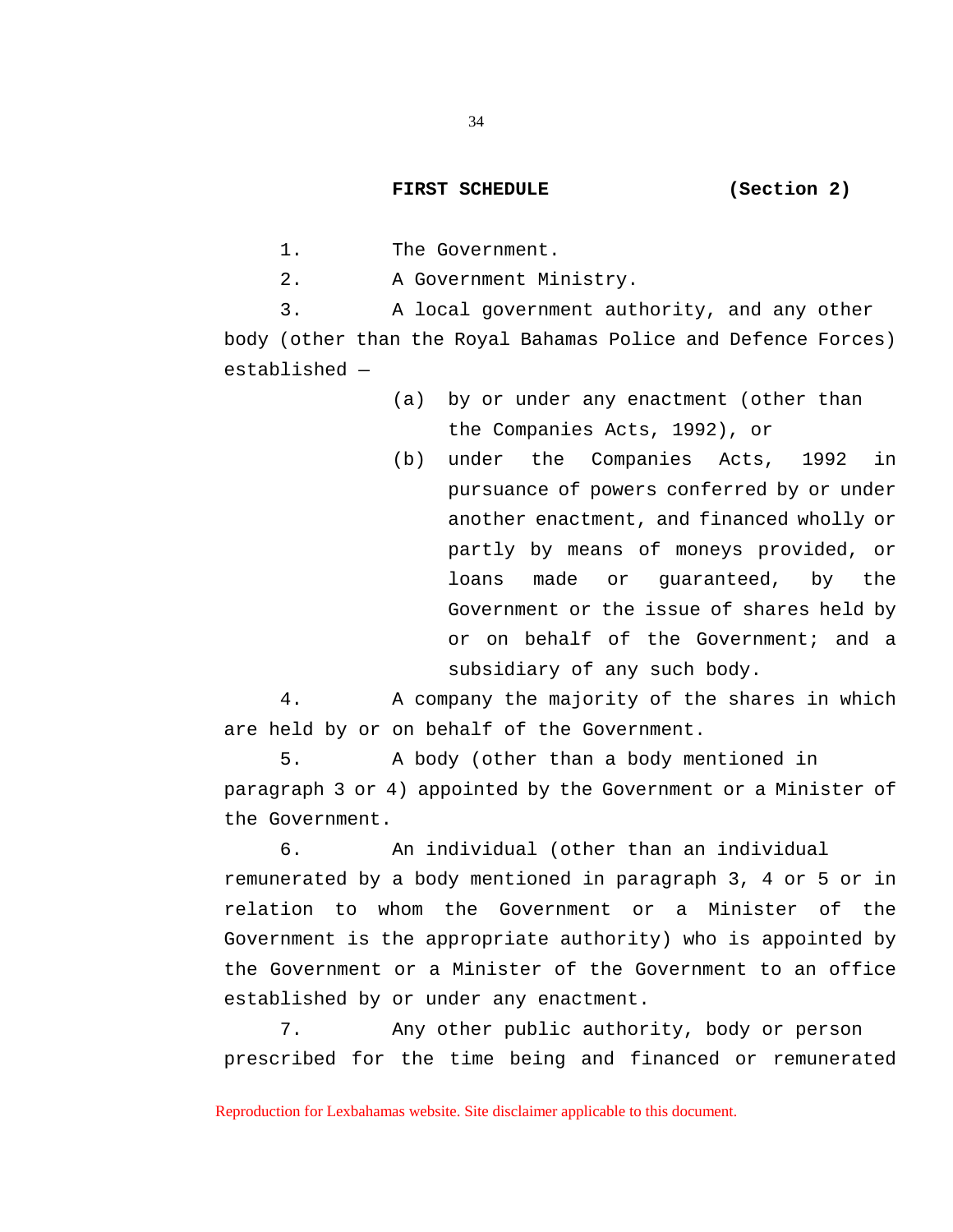wholly or partly out of moneys provided from the consolidated fund.

Government Ministries/ Covernment Ministries/ Departments etc. Ministries **Accounting Officer** Departments Heads of Departments

# **SECOND SCHEDULE (Section 14)**

## **THE DATA PROTECTION COMMISSIONER**

1. The Commissioner shall be a corporation sole and shall be independent in the performance of his functions.

2. (1) The Commissioner shall be appointed in writing by the Governor-General acting on the advice of the Prime Minister after consultation with the Leader of the Opposition.

(2) The Commissioner —

- (a) may at any time resign his office as Commissioner by letter addressed to the Governor-General and the resignation shall take effect on and from the date of receipt of the letter;
- (b) may at any time be removed from office by the Governor-General on the advice of the Prime Minister after consultation with the Leader of the Opposition if, in the opinion of the Prime Minister, he has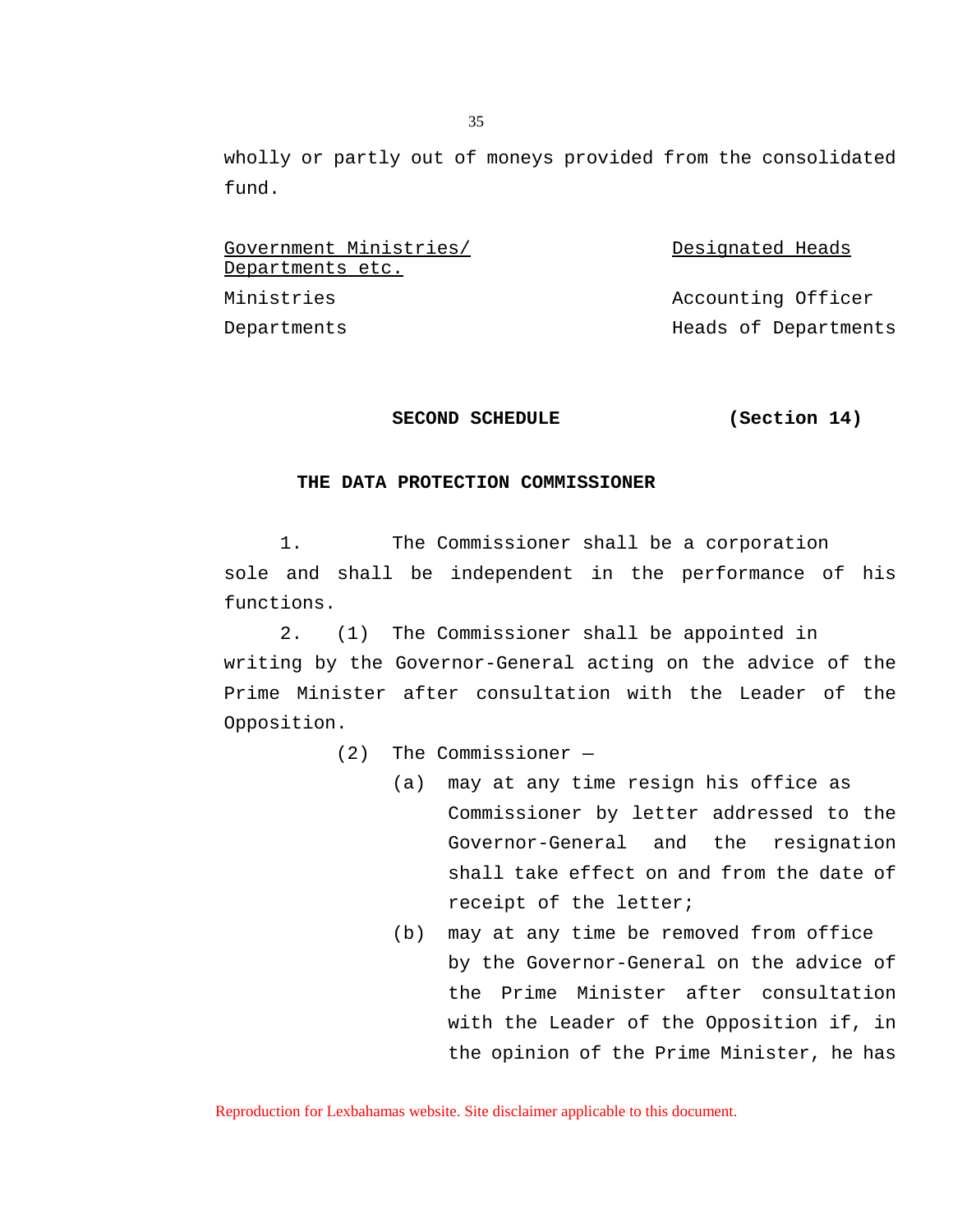become incapable of effectively performing his functions or has committed a misbehaviour; and

(c) shall, in any case, vacate the office of Commissioner on reaching the age of sixty-five years.

3. The term of office of a person appointed to be the Commissioner shall be such term not exceeding five years and, subject to the provisions of this Schedule, he shall be eligible for re-appointment to the office.

4. (1) Where the Commissioner is -

- (a) nominated as a member of the Senate;
- (b) elected as a member of the House of Assembly or a local authority,

he shall thereupon cease to be the Commissioner.

(2) A person who is for the time being -

- (a) a member of either House of Parliament;
- (b) an elected local government member, shall, while he is so entitled or is such a member, be disqualified from holding the office of Commissioner.

5. The Commissioner shall not hold any other office or employment in respect of which emoluments are payable.

6. There shall be paid to the Commissioner, out of moneys provided from the Consolidated Fund, such remuneration and allowances for expenses as the Minister, with the consent of the Minister for Finance, may from time to time determine.

7. The Minister -

(a) shall, with the consent of the Minister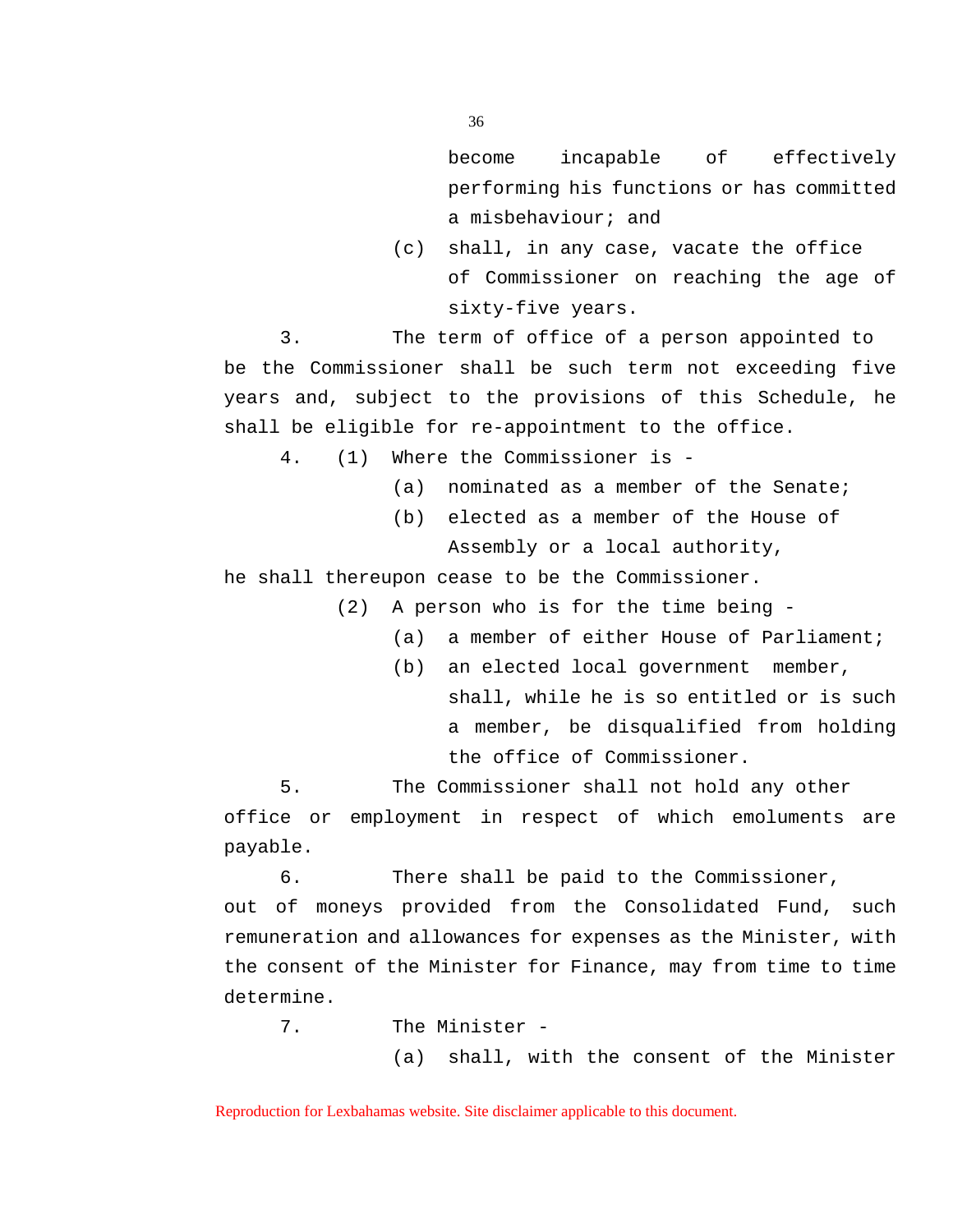for Finance, make and carry out, in accordance with its terms, a scheme or schemes for the granting of pensions, gratuities or other allowances on retirement or death to or in respect of persons who have held the office of Commissioner;

(b) may, with the consent of the Minister for Finance, at any time make and carry out, in accordance with its terms, a scheme or schemes amending or revoking a scheme under this paragraph,

and a scheme under this paragraph shall be laid before each House of Parliament as soon as may be after it is made and, if a resolution annulling the scheme is passed by either such House within the next twenty-one days on which that House has sat after the scheme is laid before it, the scheme shall be annulled accordingly, but without prejudice to the validity of anything previously done thereunder.

8. (1) The Minister may appoint to be members of the staff of the Commissioner such number of persons as may be determined from time to time by the Minister, with the consent of the Minister for Finance.

(2) Members of the staff of the Commissioner shall be public officers.

(3) The functions of the Commissioner under this Act may be performed during his temporary absence by such member of the staff of the Commissioner as he may designate for that purpose.

9. (1) The Commissioner shall keep in such form as may be approved of by the Minister, with the consent of the